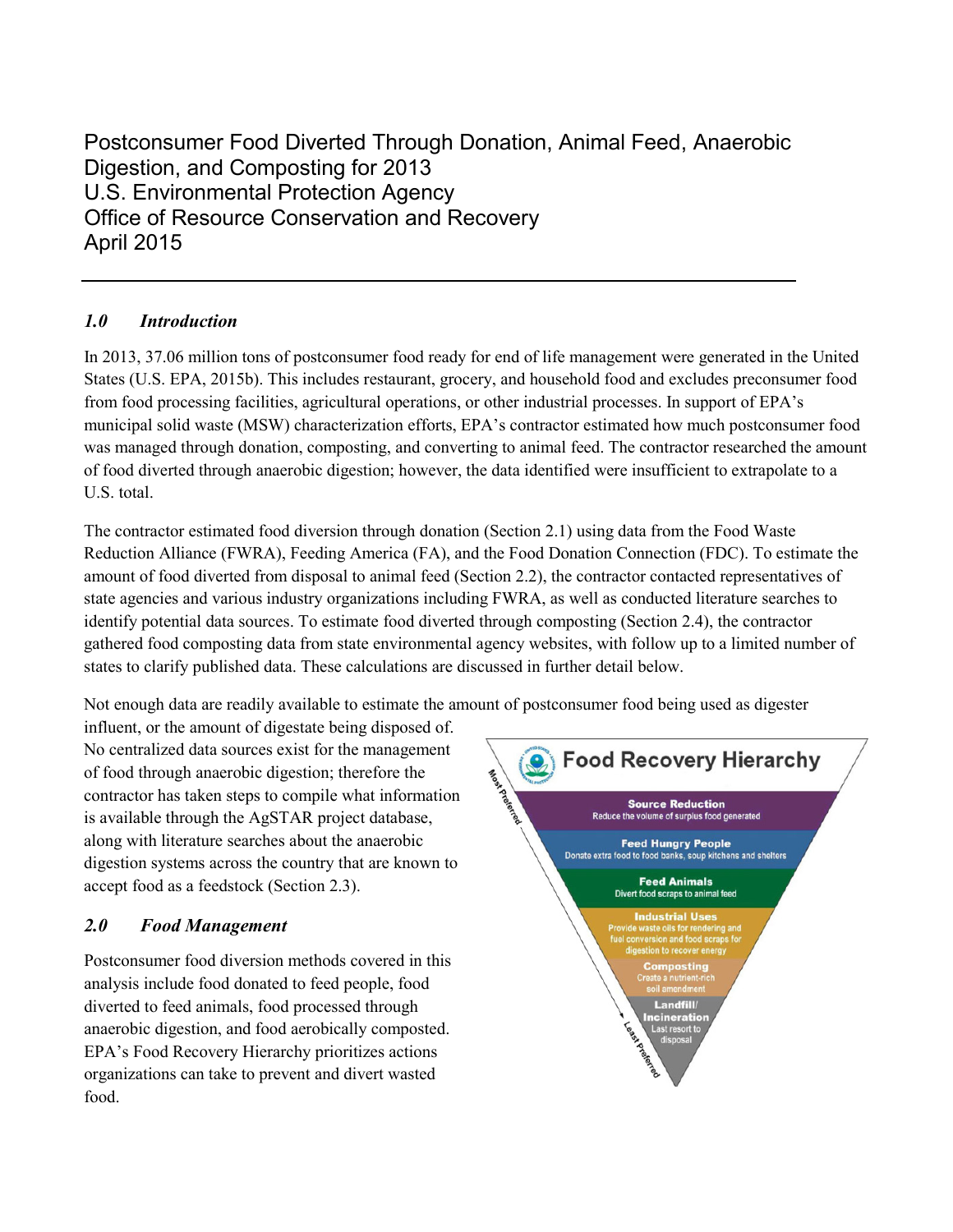#### April 2015 Page 2 of 22

l

EPA's contractor identified and reviewed a multi-tiered study that investigated food management methods used in three points in the food supply chain (manufacturing<sup>[1](#page-1-0)</sup>, retail/wholesale, and restaurants). The study, aimed at gaining a better understanding of the quantity of food generated, diverted, and disposed of by different sectors in the food industry, was commissioned by FWRA, a workgroup with members from the Food Marketing Institute, the Grocery Manufacturers Association, and the National Restaurant Association. The Tier I Assessment (FWRA, 2012) was an initial attempt to estimate food amounts based on interviews and publicly available reports as of 2011. The Tier II Assessment (FWRA, 2013) analyzed food data gathered through a survey of food manufacturers, grocery retailers, and wholesalers. The Tier II study contained 2011 estimates for food generated, diverted, and disposed of by the retail/wholesale sector and by the manufacturing sector.

FWRA conducted a similar assessment in 2013, the results of which were published in November 2014 and shown in Table 1 (FWRA, 2014). In addition to the manufacturing and retail/wholesale sectors, the restaurant sector was surveyed for this study. This survey was sent to more than 200 individuals and targeted the largest members of FMI, GMA, and NRA to ensure that the companies generating the most food were included in the findings. Table 1 summarizes how much of the reported food generated was diverted and how it was diverted by the respondents.

| <b>Sector and Number</b><br>of Respondents | <b>Total Food</b><br>Generated<br>(Tons/Year)ª | Annual<br>Tons<br><b>Donated</b> | <b>Annual</b><br>Tons<br><b>Composted</b> | Annual<br><b>Tons</b><br><b>Digested</b> <sup>b</sup> | Annual<br>Tons to<br>Animal<br>Feed | Annual<br>Tons<br><b>Disposed</b><br>Οf |
|--------------------------------------------|------------------------------------------------|----------------------------------|-------------------------------------------|-------------------------------------------------------|-------------------------------------|-----------------------------------------|
| Manufacturing (16)                         | 3,550,000                                      | 53,900<br>$(1.5\%)$              | 67,400<br>$(1.9\%)$                       | 3.370<br>$(0.1\%)$                                    | 2,920,000<br>$(82.4\%)$             | 181,000<br>(5.1%)                       |
| Retail/wholesale (13)                      | 700.000                                        | 69.200<br>(9.9%)                 | 73,000<br>$(10.4\%)$                      | 24,600<br>$(3.5\%)$                                   | 77.800<br>$(11.1\%)$                | 403,000<br>(57.6%)                      |
| Restaurants (27)                           | 1,050,000                                      | 14,500<br>$(1.4\%)$              | 32,000<br>$(3.0\%)$                       | $<$ 490 $^{\circ}$<br>(< 0.05%)                       | 160<br>$(0.02\%)$                   | 885,000<br>$(84.3\%)$                   |

**Table 1. Food generation, diversion, and disposition amounts for surveyed facilities.**

a. Total waste may not equal the sum of the presented amounts for individual diversion methods because not all food management methods are included in this table (e.g. rendering, biofuel, land application, recycling used cooking oil).

b. Includes both anaerobic and aerobic digestion; the report did not differentiate between the two.

c. For the restaurant sector, no value was presented specifically for anaerobic or aerobic digestion, but it is assumed that this diversion, if used, would be covered under the reported "other" category.

The manufacturing sector respondents divert most of their food to animal feed (82.4 percent). The retail/wholesale sector diverts about evenly to donation to people (9.9 percent), composting (10.4 percent), and animal feed markets (11.1 percent). The restaurant sector respondents divert about twice the amount of food to composting versus donations (3.0 percent versus 1.5 percent). Restaurant sector respondents reported the highest percentage of food still going to disposal (84.3 percent). While this study provides a better understanding of the current state of food diversion in the food industry, its scope is limited to the relatively small sample space of businesses that

<span id="page-1-0"></span><sup>1</sup> Although preconsumer food quantities are not included in the analyses presented in this memorandum, the results of the industry report are presented for both pre- and postconsumer food (industrial and retail/wholesale and restaurants) as an overview of management.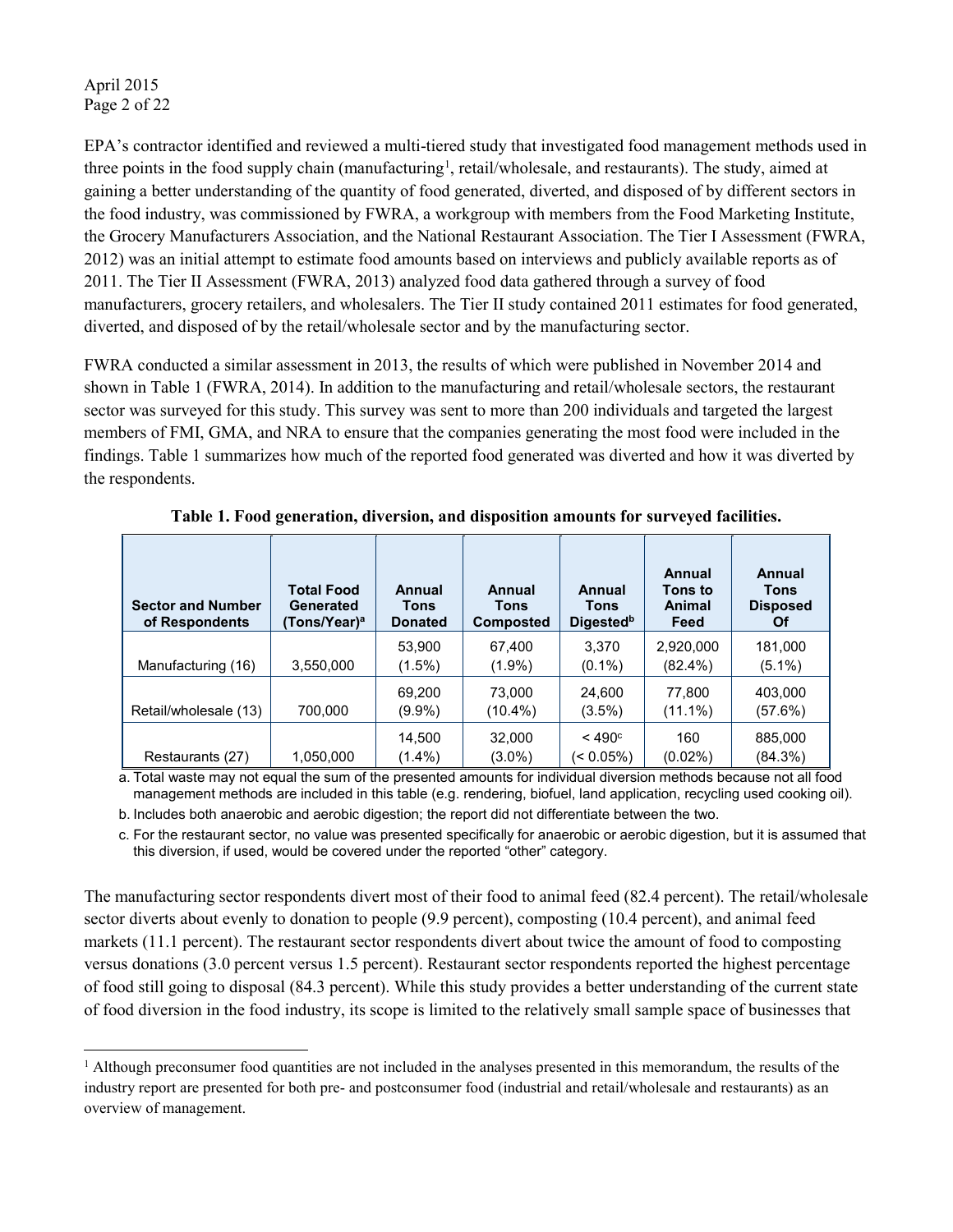April 2015 Page 3 of 22

provided data<sup>[2](#page-2-0)</sup> and cannot easily be used to extrapolate quantitative information on a national scale. According to the report, there were 56 survey respondents, which represented 17.0 percent of the manufacturing sector, 31.8 percent of the retail sector and 15.2 percent of the restaurant sector by revenue.

## *2.1 Food Donation*

Apart from reducing food at the source, the most desirable food management practice is to divert food through food donation. Each year, significant amounts of food products are donated by residents and commercial establishments<sup>[3](#page-2-1)</sup> (e.g., grocery stores, restaurants) to local food banks and charities to feed people. Some of these donations divert food from the solid waste stream that would otherwise need to be managed through feeding animals, anaerobic digestion, composting or disposal. Regulations governing how food is donated vary from state to state, but at the federal level, the 1996 Bill Emerson Good Samaritan Food Donation  $Act<sup>4</sup>$  $Act<sup>4</sup>$  $Act<sup>4</sup>$  is the primary regulation affecting food donation programs. The law protects good faith food donors from civil and criminal liability should the product later cause harm to its recipient. Furthermore, it gives uniform federal protection to donors who may cross state lines (FDC, 2014). Even so, misinformation about regulatory constraints (which impact, for instance, good food past saleable date or food bank acceptance limitations) is among the most commonly noted barriers to food donation efforts. Other barriers include transportation costs, lack of refrigerated trucks and drivers chain of custody issues, or insufficient onsite storage and refrigeration (FWRA, 2013).

It is often difficult to differentiate between the literature's data on food donation diversion—i.e., wholesome but not-for-retail food products diverted from the waste stream—and data on charitable food donations of saleable products. (The latter does not result in diverted waste.) This section provides an overview of available information used to quantify national food diversion through donation of wholesome but not-for-retail foods.

FA and FDC are among the largest food donation organizations in the United States. FA comprises over 200 food banks and 60,000 food pantries and meal programs across the United States and supplies food to those in need. Among other programs, FA runs a retail store donation (RSD) program, which coordinates the donation of surplus food from over 10,500 grocery stores representing the country's largest firms in the food retail industry. FDC consists of 277 business entities and nearly 14, 600 food service locations (including restaurants, airports, travel plazas, retailers, universities, hospitals, and distribution centers) and coordinates the donation of surplus food from these facilities—food that would otherwise be handled through the solid waste management system.

According to FA's *2013 Annual Report* (FA, 2013), around 888 million meals were donated through FA's RSD program in 2013. The report estimates an average of 1.2 pounds of food per meal, yielding a total 532,800 tons of food donated. According to FDC's website (FDC, 2014), 36 million pounds (18,000 tons) of food were donated through FDC programs to around 7,900 hunger relief programs.

Summing the total donations attributed to these two organizations yields a total of 551,000 tons of food diverted from landfills disposal to feeding those in need. This constitutes about 1.5 percent of the total U.S. food generated

l

<span id="page-2-0"></span><sup>&</sup>lt;sup>2</sup> See source document (FWRA 2014) Appendix A: Additional Analysis Details for data availability and accuracy discussion.<br><sup>3</sup> Although the food manufacturing sector also diverts food through donation, the focus of this a

<span id="page-2-2"></span><span id="page-2-1"></span>waste, so preconsumer food from the manufacturing sector is not considered in the calculations herein.<br><sup>4</sup> Public Law 104 – 210: [http://www.gpo.gov/fdsys/pkg/PLAW-104publ210/content-detail.html.](http://www.gpo.gov/fdsys/pkg/PLAW-104publ210/content-detail.html)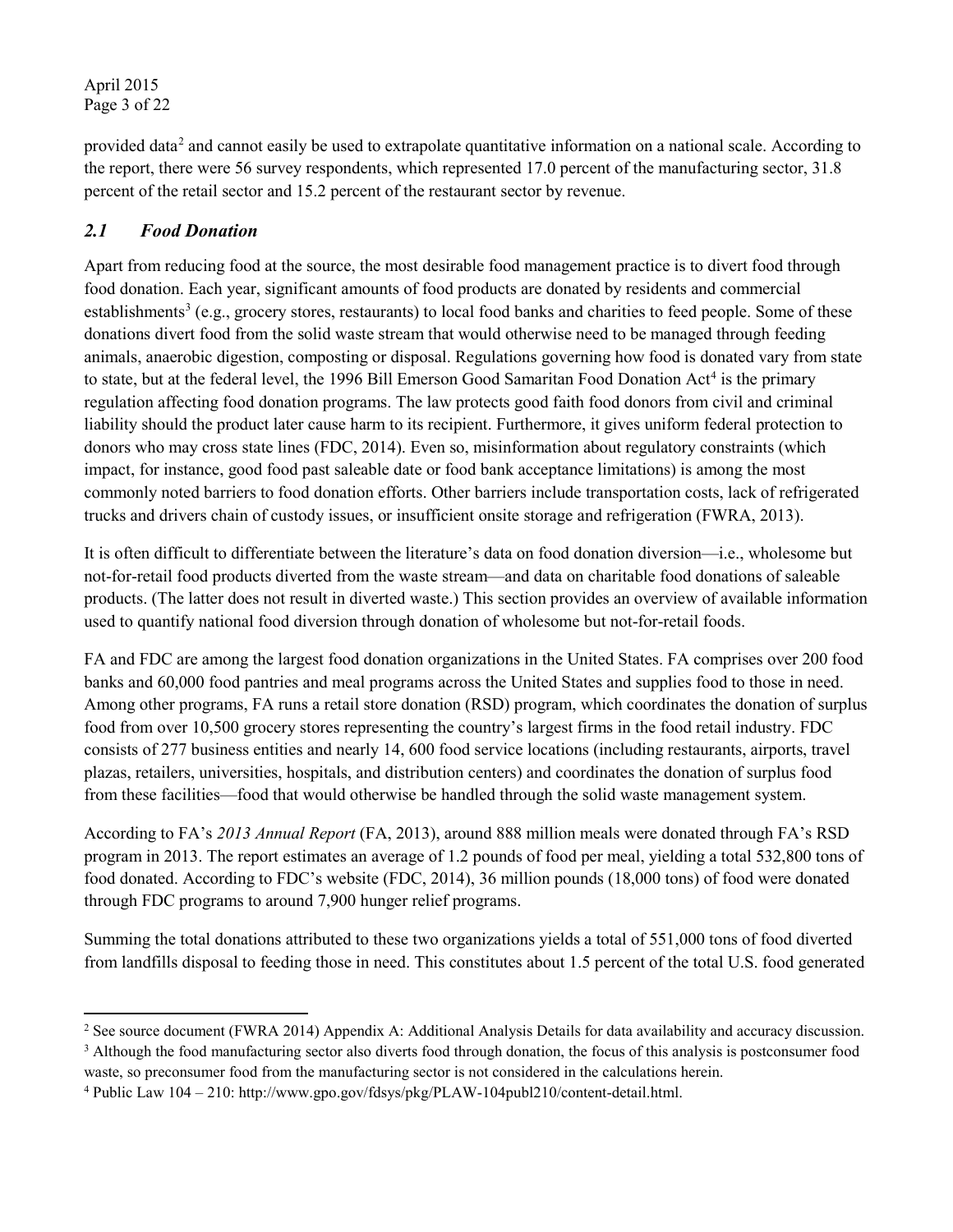April 2015 Page 4 of 22

in 2013. Table 2 summarizes the FA and FDC program results for years 2004 through 2013. The food donations have grown by a factor of four, from 130,000 tons in 2004 to 551,000 tons in 2013.

| Year | <b>EPA</b><br><b>Estimate of</b><br>Food<br>Generation<br>(Tons)ª | <b>Retail</b><br><b>Store</b><br><b>Donation</b><br>Program<br>$(Tons)^b$ | Food<br><b>Donation</b><br><b>Connection</b><br>(Tons) <sup>c</sup> | <b>Total</b><br>(Tons) | Percentage<br>of U.S. Food<br><b>Donated</b> |
|------|-------------------------------------------------------------------|---------------------------------------------------------------------------|---------------------------------------------------------------------|------------------------|----------------------------------------------|
| 2004 | 32,460,000                                                        | 125,000                                                                   | 5,000                                                               | 130,000                | 0.4%                                         |
| 2005 | 32,930,000                                                        | 132,000                                                                   | 7,000                                                               | 139,000                | 0.4%                                         |
| 2006 | 32,270,000                                                        | 139,000                                                                   | 8,000                                                               | 147,000                | 0.5%                                         |
| 2007 | 33,560,000                                                        | 146,000                                                                   | 9,000                                                               | 155,000                | 0.5%                                         |
| 2008 | 34,300,000                                                        | 160,000                                                                   | 11,000                                                              | 171,000                | 0.5%                                         |
| 2009 | 35,270,000                                                        | 217,000                                                                   | 11,000                                                              | 228,000                | 0.6%                                         |
| 2010 | 35,740,000                                                        | 273,000                                                                   | 15,000                                                              | 288,000                | 0.8%                                         |
| 2011 | 36,310,000                                                        | 330,000                                                                   | 18,000                                                              | 348,000                | 1.0%                                         |
| 2012 | 36,430,000                                                        | 450,000                                                                   | 18,000                                                              | 468,000                | 1.3%                                         |
| 2013 | 37,060,000                                                        | 533,000                                                                   | 18,000                                                              | 551,000                | 1.5%                                         |

**Table 2. Food donation programs representing food diversion through donation.**

a. 2004–2013: EPA MSW characterization reports [\(http://www.epa.gov/osw/nonhaz/municipal/msw99.htm\)](http://www.epa.gov/osw/nonhaz/municipal/msw99.htm).

b. 2004–2012: EPA's "Food Waste Loss and Donation" memorandum (May 2013). 2013: Calculated based on FA, 2013.

c. 2004–2012: Communication with Jim Larson, a representative from FDC. 2013: FDC, 2014.

## *2.2 Animal Feed*

The recovery of discarded food as animal feed may be a viable option for restaurants, retailers, or wholesalers located close to local farms. However, regulations control the type of food that may be used and how food is handled. These regulations vary from state to state. For example, 25 states prohibit feeding waste containing meat to livestock. The remaining states allow feeding treated waste (cooked at a specified temperature for a specified amount of time to reduce the risk of foreign animal diseases in livestock and to eliminate any other harmful pathogens); the responsibility of licensing, monitoring, and enforcement may be carried out at the federal level,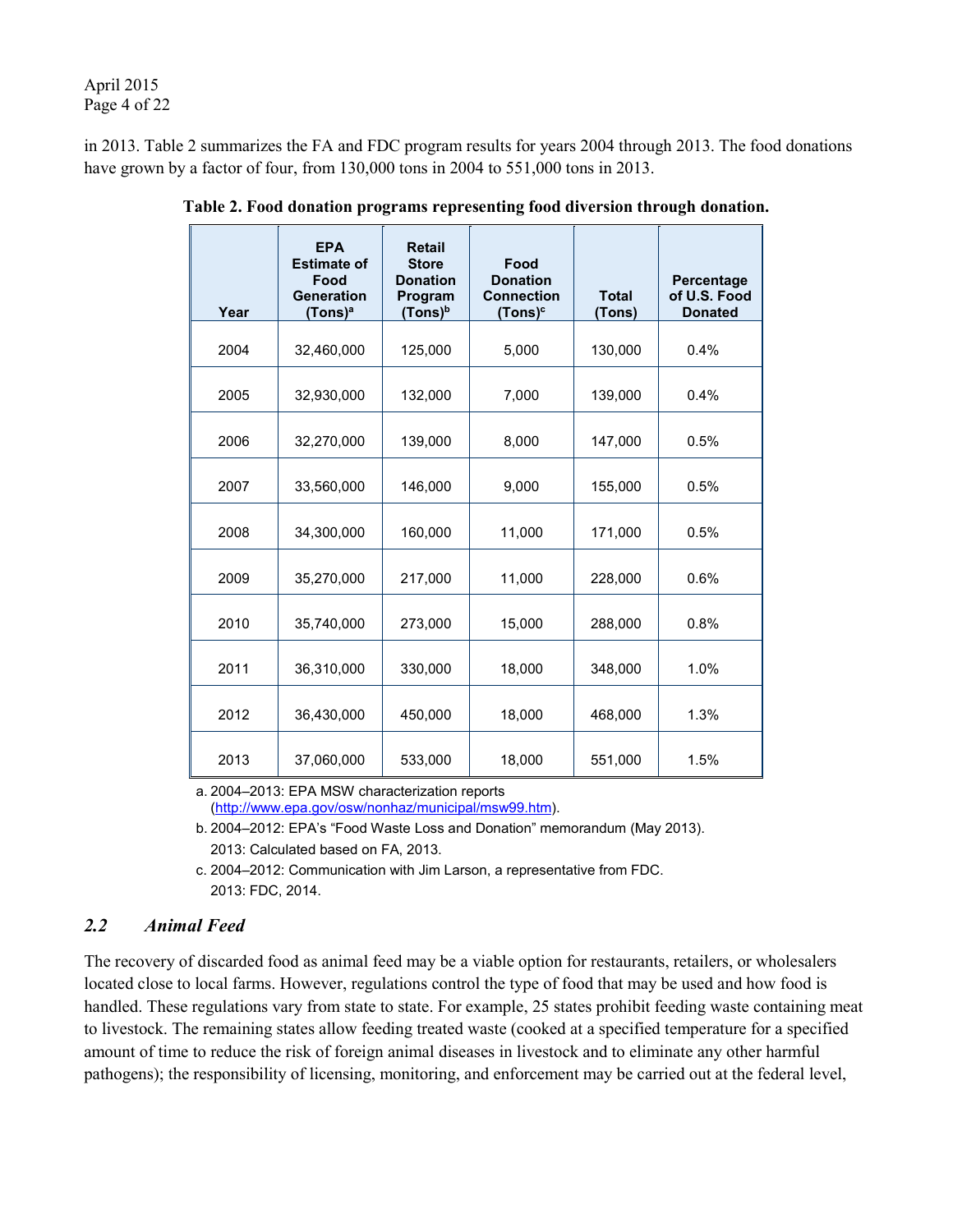April 2015 Page 5 of 22

state level, or both, depending on the state (Porter-Spalding, 2015). At the federal level, the 1980 Swine Health Protection Act is the primary regulation that affects the use of food as animal feed.

The amount of food diverted as animal feed from 2000 through 2010 was previously developed by EPA (U.S. EPA, 2014a). EPA developed the 2000 to 2010 time series estimate of the quantity of food being fed to animals using the FWRA survey value and the amount of wholesale and retail food loss each year based on USDA ERS Loss-Adjusted Food Availability data (USDA, 2013a). The 2011 FWRA value was 0.7 percent of the USDA ERS retail to consumer (i.e., commercial) food loss values. Because of the lack of other data to extrapolate the values over the historical time series, EPA assumed that similar to 2010, 0.7 percent of the wholesale and retail food loss each year between 2000 and 2009 would become animal feed.

To estimate the food diverted for animal feed for 2011 through 2013, the contractor first calculated the amount of commercial food generated in 2010: 15,610,000 tons (U.S. EPA, 2014b). Using the previously estimated commercial food diverted to animal feed in 2010 (116,000 tons, as shown in Table 3) the contractor developed a revised percentage of 0.74 (116,000  $\div$  15,610,000). This percentage (0.74) was applied to EPA's estimate of commercial food generation from 2011 through 2013 to estimate commercial food diverted for animal feed. Table 3 summarizes the results.

| Year | <b>Amount of Food Used for</b><br>Animal Feed (1,000 Tons) <sup>a, b</sup> |
|------|----------------------------------------------------------------------------|
| 2000 | 107                                                                        |
| 2001 | 107                                                                        |
| 2002 | 109                                                                        |
| 2003 | 110                                                                        |
| 2004 | 112                                                                        |
| 2005 | 112                                                                        |
| 2006 | 113                                                                        |
| 2007 | 114                                                                        |
| 2008 | 114                                                                        |
| 2009 | 112                                                                        |
| 2010 | 116                                                                        |
| 2011 | 118                                                                        |
| 2012 | 118                                                                        |
| 2013 | 122                                                                        |

#### **Table 3. Amount of food used for animal feed.**

a. 2004–2010: U.S. EPA, 2014a.

b. 2011–2013: To create these estimates, the contractor multiplied EPA's annual estimates of commercial food generation by 0.74.

The contractor developed a second estimate of food diverted to animal feed using an alternate calculation method. Although food may be fed to other livestock species, it has most often been used as a source of feed for swine (Farms.com, 2011). The contractor applied the steps below for this estimate: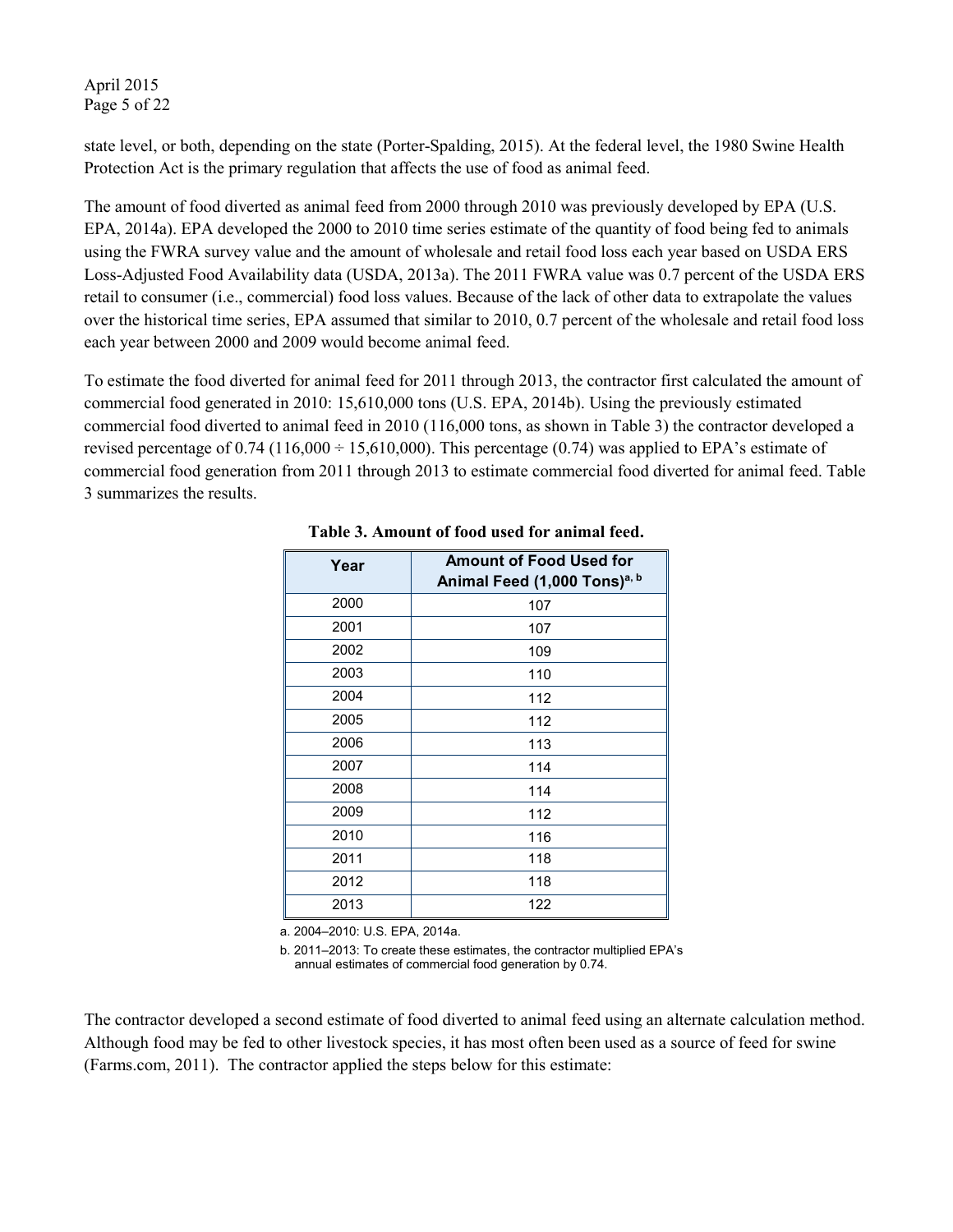- 1. Assuming most of the diverted food going to animal feed is used for swine; the contractor collected swine population data and gathered information about the typical amounts of food fed to hogs. In 2001, about 50,000 pigs throughout the United States were being fed food (Gay, 2001). A more recent estimate was unavailable, so the contractor assumed that the percentage of pigs being fed food has not changed significantly since 2001.
- 2. The contractor assumed that 9 pounds of food per pig per day is fed for hogs weighing less than 100 pounds, and 20 pounds of food per pig per day is fed for hogs greater than 100 pounds (Westendorf and Myer, 2004).
- 3. Using total U.S. swine count estimates for 2001 and 2013 (USDA, 2001, 2013b), the contractor extrapolated the number of swine being fed food in 2013, separated into two weight groups (over and under 100 pounds).
- 4. The pounds/pig/day values were applied to the swine counts, yielding a total estimate of 140,500 tons (281 million pounds) of food going to swine in 2013.

The estimate produced by the second method is 15 percent higher than the estimate described above and shown in Table 3. The contractor believes the second estimate is potentially inflated, because the percentage of pigs being fed food may have decreased since 2001. For instance, according to the article by Gay, about 70 operations in North Carolina (one of the biggest pork producing states in the nation (USDA, 2013b)) were garbage feeders in 2001, but a North Carolina USDA representative reported only 34 swine operations were feeding food in 2013 (Schaefbauer, 2014).

## *2.3 Anaerobic Digestion*

Anaerobic digestion (AD) is often used at wastewater treatment plants to treat biosolids, and on farms to treat animal manure. This process uses bacteria to break down organic matter in an oxygen-free environment, yielding biogas (comprising methane and carbon dioxide) that can be used to generate energy. Digester effluent is often land-applied, and sometimes the solids from the effluent are removed and converted into soil amendment or animal bedding. It is therefore worth noting that the total mass of food going to anaerobic digestion cannot entirely be considered diverted, because a portion of the influent remains after digestion and may be disposed of by land application.

In addition to biosolids and manure, some facilities may use other organics, including food, as a supplement to AD. Co-digestion of food can be beneficial because existing infrastructure can be used to divert organic materials from the waste stream and these materials can be used to adjust the percent of solids for optimal digestion and increase biogas production. Food is more readily digestible than biosolids, so methane production from food can be three times greater than that of sewage sludge. For instance, food may have a methane production potential of more than 300 cubic meters of methane per ton of feedstock, while the methane production potential of biosolids is around 120 cubic meters per ton, and for cattle manure only 25 cubic meters per ton (EPA, 2015a).

The American Biogas Council (ABC, 2014) reports about 1,500 digesters operating at wastewater treatment plants (WWTP) throughout the United States. According to EPA's Combined Heat and Power Partnership (U.S. EPA, 2011), as of June 2011 there were 1,454 WWTPs with AD, and 104 of these facilities were using digester gas as their primary fuel source. However, it is unclear whether any food is co-digested with the wastewater. As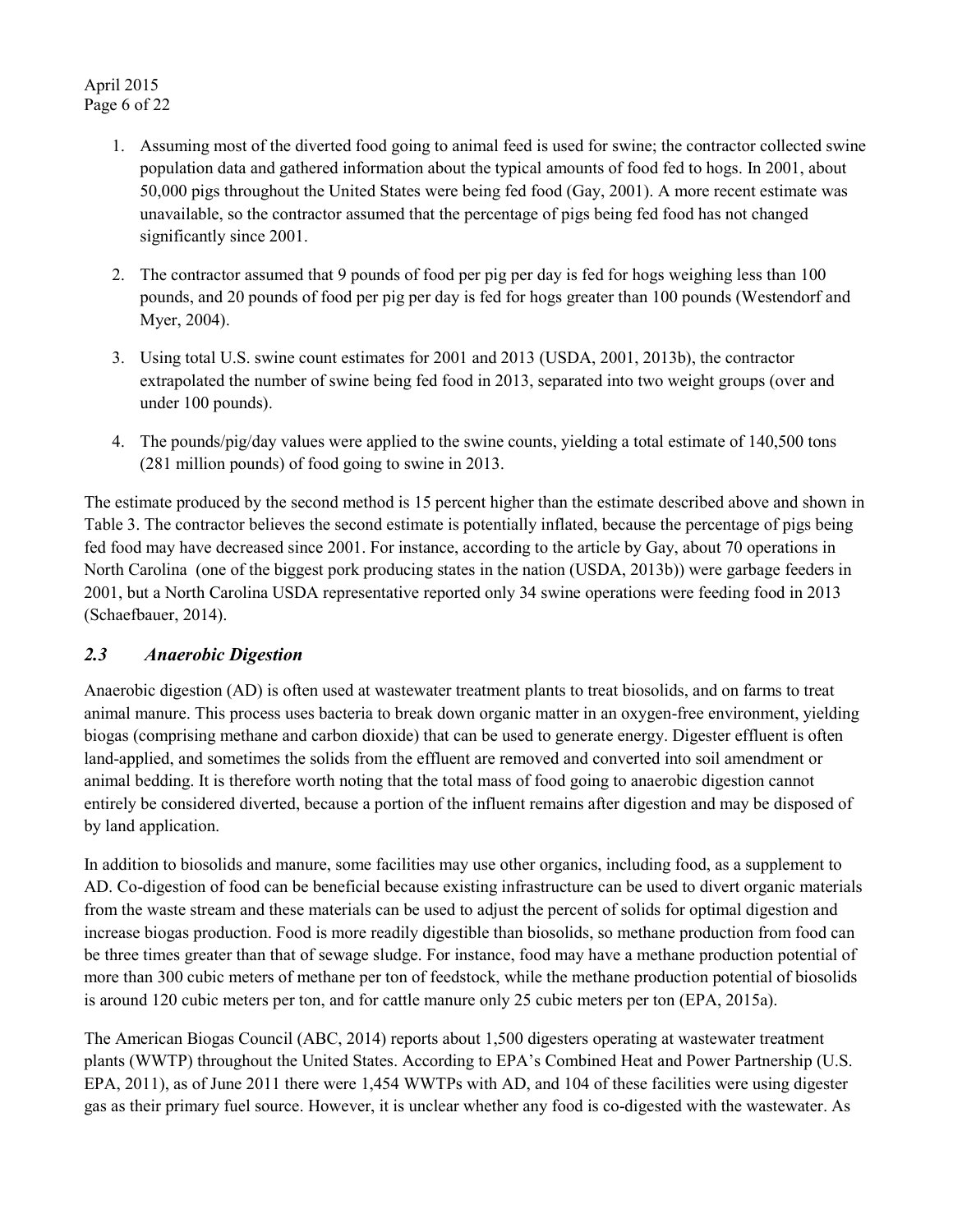#### April 2015 Page 7 of 22

there is no centralized database documenting the details of these systems, the total number of these digesters that accept food is not known.

EPA's AgSTAR database tracks on-farm and regional digesters that accept livestock manure (AgSTAR, 2014). Of the reported 244 digester systems operating, the database lists around 45 projects that co-digest food with manure. It is important to note, however, that AgSTAR's definition of food includes food processing waste, so only a subset of these digesters are likely using postconsumer food.

Although the majority of known AD systems in the United States are primarily for treating manure and biosolids, new AD technologies have been developed that are better suited to process the high solids content of food and yard waste in MSW. For example:

- The dry fermentation AD facility in Marina, California, operated by Zero Waste Energy and the Monterey Regional Waste Management District is designed to process up to 3,500 tons of commercial and institutional food and 1,500 tons of yard waste per year (Beane, 2013). No additional water is required for the system, which collects and reuses water from the decomposing waste. The biogas produced is combusted in a combined heat and power unit. Digester processes use the heat and 5 percent of the electricity generated. The remaining electricity is sold to the Monterey Regional Water Pollution Control Agency, supplying about 10 percent of the wastewater treatment plant's electricity demand (Beane, 2013).
- The CleanWorld plant in Sacramento, California, is a high-rate, high-solids anaerobic digester that utilizes anaerobic phased solids technology (CleanWorld, 2014a). The digester processed 25 tons of commercial and institutional food per day in 2013; a plant expansion to 100 tons per day in 2014 should produce the equivalent of 1 million kilowatt hours of electricity and 700,000 gallons of diesel in the form of compressed natural gas to fuel the Atlas Disposal waste collection fleet and Sacramento city vehicles (CleanWorld, 2013, 2014c).

An additional benefit of the AD facilities that process only food, yard, and agricultural wastes is that the digestate is usually composted and sold as a soil amendment (Beane, 2013; CleanWorld, 2014b). Consequently, virtually 100 percent of the food in these types of systems is diverted from the waste stream.

Due to the lack of centralized, publicly available data on these systems, EPA's contractor conducted literature reviews to identify digesters known to digest or co-digest food. Table 4 lists the 109 facilities identified; 60 of the operations co-digest manure and food. Where data were available, digested postconsumer food amounts range from 1 ton per day from small-scale operations (institutional dining hall food, for instance) to capacities of 150 tons per day for larger operations. Higher values are also reported, but preconsumer and postconsumer waste cannot be distinguished in these cases for comparison.

As the table shows, these digesters vary significantly in capacity and in terms of what types of food are accepted. Note that this list of facilities is not exhaustive, nor are the associated data pertaining to influent volumes and mass reduction. The contractor was therefore unable to quantify total postconsumer food diverted through AD on a national scale. Likewise, the disposition of the AD digestate from food could not be estimated.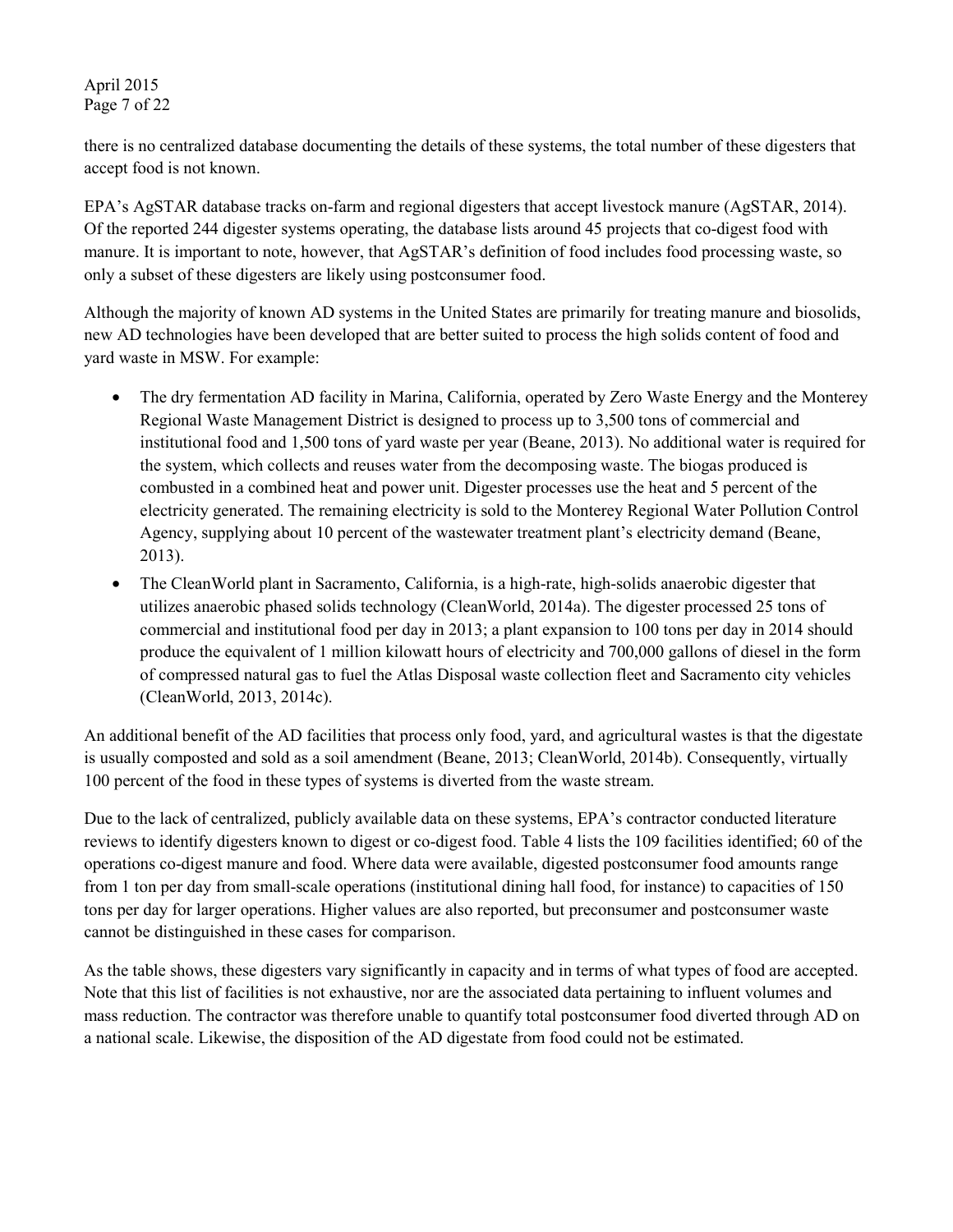| <b>Name</b>                                   | Location                     | <b>Type of Waste</b>                                                                                                                                                                                                   | <b>Amount</b><br><b>Processed</b> | <b>Digestate Disposal/</b><br><b>Mass Reduction</b>                | Sources/<br><b>Notes</b> |
|-----------------------------------------------|------------------------------|------------------------------------------------------------------------------------------------------------------------------------------------------------------------------------------------------------------------|-----------------------------------|--------------------------------------------------------------------|--------------------------|
| Allenstown WWTP                               | Allenstown, NH               | Food or fats, oils, grease (FOG)                                                                                                                                                                                       |                                   |                                                                    | 24                       |
| Amana Farms                                   | Amana, IA                    | Cattle manure; food or FOG                                                                                                                                                                                             |                                   |                                                                    | 19, 24                   |
| American River<br>Packaging (ARP)<br>Digester | Sacramento,<br>CА            | Designed for 9.5 tons/day<br>commercial food processing and<br>retail food along with 0.5 tons of<br>unrecyclable corrugated cardboard                                                                                 | 8 tons/day                        | Fertilizers/soil<br>amendments                                     | 13                       |
| Bach Digester, LLC                            | Dorchester, WI               | Dairy manure; unspecified food                                                                                                                                                                                         |                                   |                                                                    | 19                       |
| <b>Barham Farms</b>                           | Zebulon, NC                  | Swine manure; unspecified food                                                                                                                                                                                         |                                   |                                                                    | 19                       |
| <b>Bennington WWTP</b>                        | Bennington, VT               | Food or FOG                                                                                                                                                                                                            |                                   |                                                                    | 24                       |
| <b>Blue Spruce Farm</b>                       | Bridport, VT                 | Dairy manure; food or FOG                                                                                                                                                                                              |                                   |                                                                    | 19, 24                   |
| <b>Bortnick Dairy</b>                         | Conneautville,<br><b>PA</b>  | Dairy manure; food (90-95% wet<br>corn paste from formation of<br>pelletized dog food)                                                                                                                                 |                                   |                                                                    | 19                       |
| <b>Boxler Dairy</b>                           | Varysburg, NY                | Dairy manure; organic wastes<br>(silage leachate and food)                                                                                                                                                             |                                   |                                                                    | 19                       |
| <b>Brattleboro WWTP</b>                       | Brattleboro, VT              | Food or FOG                                                                                                                                                                                                            |                                   |                                                                    | 24                       |
| <b>Brookside Dairy</b>                        | Homer City, PA               | Dairy manure; food (waste from<br>local cheese factory)                                                                                                                                                                |                                   |                                                                    | 19                       |
| <b>Brubaker Farms</b>                         | Mount Joy, PA                | Dairy manure; dry chicken manure,<br>food                                                                                                                                                                              |                                   |                                                                    | 19                       |
| <b>Buckeye Ridge</b>                          | LaFarge, WI                  | Food or FOG                                                                                                                                                                                                            |                                   |                                                                    | 24                       |
| Cayuga Regional<br>Digester Bioenergy         |                              | Dairy manure; food (10 tons/week)<br>organic potato solid waste clippings<br>[25% TS] and 24,000 gallons/week<br>organic liquid potato wastewater<br>sludge [5.7% TS]; 5 tons/day<br>grease trap fat/cooking fats [18% |                                   |                                                                    |                          |
| Enterprise<br><b>Chaput Family Farms</b>      | Auburn, NY<br>North Troy, VT | TSI)<br>Dairy manure; agricultural<br>substrates (fish processing waste,<br>waste grain, food, waste dairy<br>products, waste crops, or crops<br>grown specifically for digester)                                      |                                   |                                                                    | 19<br>19                 |
| City of Millbrae, CA                          | Millbrae, CA                 | <b>FOG</b>                                                                                                                                                                                                             |                                   |                                                                    | 18                       |
| City of Pendleton WWTP                        | Pendleton, OR                | Food or FOG                                                                                                                                                                                                            |                                   |                                                                    | 24                       |
| City of Riverside                             | Riverside, CA                | Fats, oils, grease from local<br>restaurants and food processing<br>plants                                                                                                                                             | 25,000 gallons<br>per day FOG     |                                                                    | 2, 15                    |
| CleanWorld-<br>Sacramento                     | Sacramento,<br>CA            | Ag residues, food processing<br>wastes, restaurant and<br>supermarket food                                                                                                                                             | 40,000<br>tons/year               | 10 million<br>gallons/year of<br>fertilizer and soil<br>amendments | 10                       |
| <b>Collinwood Facility</b>                    | Cleveland, OH                | Dairy manure; food                                                                                                                                                                                                     |                                   |                                                                    | 19, 24                   |
| Crapo Hill Landfill                           | Dartmouth, MA                | Food                                                                                                                                                                                                                   |                                   |                                                                    | 24                       |
| <b>CRMC Bio Energy</b>                        | New Bedford,<br>МA           | Commercial/industrial food, organic<br>sludges, FOG or other liquid or<br>slurried non-hazardous organics.                                                                                                             |                                   |                                                                    | 24                       |

# **Table 4. Anaerobic digesters identified that digest or co-digest food.**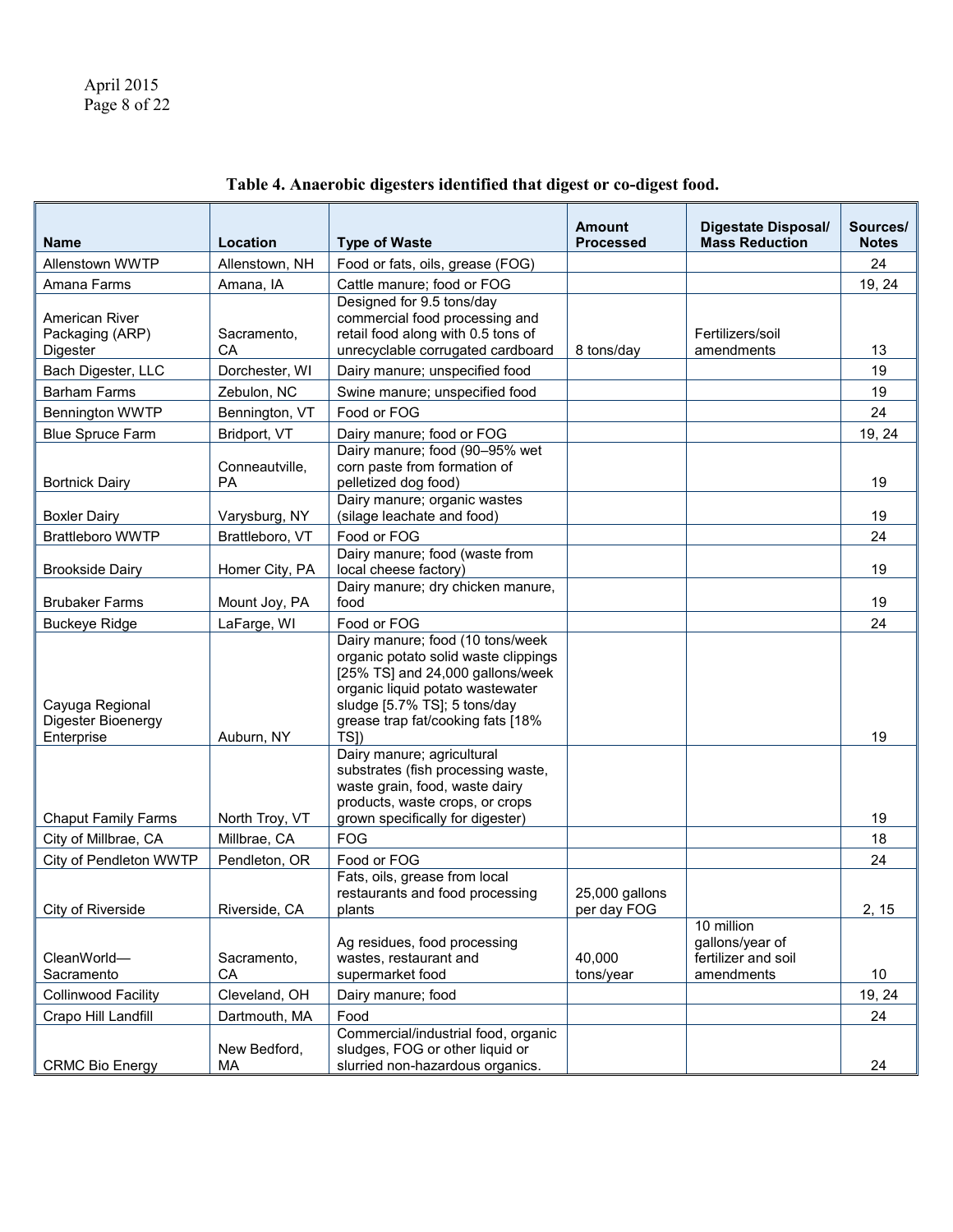| <b>Name</b>                                                                 | Location                   | <b>Type of Waste</b>                                                                                                      | <b>Amount</b><br><b>Processed</b> | <b>Digestate Disposal/</b><br><b>Mass Reduction</b> | Sources/<br><b>Notes</b> |
|-----------------------------------------------------------------------------|----------------------------|---------------------------------------------------------------------------------------------------------------------------|-----------------------------------|-----------------------------------------------------|--------------------------|
| Des Moines, IA Major                                                        |                            |                                                                                                                           |                                   |                                                     |                          |
| FOG/Co-Digestion                                                            |                            |                                                                                                                           |                                   |                                                     |                          |
| Program                                                                     | Des Moines, IA             | Industrial greases + FOG/others                                                                                           |                                   |                                                     | 18                       |
| Dovan Farms                                                                 | Berlin, PA                 | Dairy manure; food                                                                                                        |                                   |                                                     | 19                       |
| <b>East Bay Municipal Utility</b><br>District (EBMUD)-<br><b>BAAD study</b> | Oakland, CA                | Food                                                                                                                      | 22,000<br>tons/year               | Landfill cover/land<br>application                  | 2                        |
| <b>Essex Junction WWTP</b>                                                  | Essex Junction,<br>VT      | Food or FOG                                                                                                               |                                   |                                                     | 24                       |
| Farm Power Lynden                                                           | Lynden, WA                 | Dairy manure; food (substrates)                                                                                           |                                   |                                                     | 19                       |
|                                                                             | Mount Vernon,              |                                                                                                                           |                                   |                                                     |                          |
| Farm Power Rexville                                                         | <b>WA</b>                  | Dairy manure; food (substrates)<br>Dairy manure; substrate (high-fat                                                      |                                   |                                                     | 19                       |
| Five Star Dairy Farm                                                        | Elk Mound, WI              | food such as greases and oils)                                                                                            |                                   |                                                     | 19                       |
| <b>Forest County</b><br>Potawatomi Community                                | Millwaukee, WI             | Food                                                                                                                      |                                   |                                                     | 24                       |
| <b>Freemont Community</b><br>Digester                                       | Freemont, MI               | Swine manure; unspecified food                                                                                            |                                   |                                                     | 19, 24                   |
| Garelick Farms - Lynn                                                       | Lynn, MA                   | Industry food                                                                                                             |                                   |                                                     | 24                       |
| Garelick Farms-                                                             |                            |                                                                                                                           |                                   |                                                     |                          |
| Franklin                                                                    | Franklin, MA               | Industry food                                                                                                             |                                   |                                                     | 24                       |
| GenEarth Berkeley                                                           | Moncks Corner,<br>SC       | Food or FOG                                                                                                               |                                   |                                                     |                          |
| Gervais Family Farm                                                         | Enosburg Falls,<br>VT      | Dairy manure; food or FOG                                                                                                 |                                   |                                                     | 19, 24                   |
|                                                                             |                            |                                                                                                                           | 150 tons of                       |                                                     |                          |
| Gills Onions                                                                | Oxnard, CA                 | Onion peel juice                                                                                                          | peels per day                     |                                                     | 2, 3                     |
| Gloversville-Johnstown<br><b>WWTF</b>                                       | Johnston, NY               | Food processing waste from yogurt<br>and cheese plants, and also<br>dissolved air flotation sludge from<br>dairy industry |                                   |                                                     | 2, 12                    |
| Goodell Farm                                                                | Westminster,<br>VT         | Food or FOG                                                                                                               |                                   |                                                     | 24                       |
| Green Mountain Dairy,<br><b>LLC</b>                                         | Sheldon, VT                | Dairy manure; food (ice cream<br>substrate from nearby Ben &<br>Jerry's plant)                                            |                                   |                                                     | 19                       |
| Gresham Waste Water                                                         |                            |                                                                                                                           |                                   |                                                     |                          |
| <b>Treatment Plant</b>                                                      | Gresham, OR                | Food or FOG                                                                                                               |                                   |                                                     | 24                       |
| Hard Earned Acres                                                           | Shippensburg,<br><b>PA</b> | Dairy manure; food                                                                                                        |                                   |                                                     | 19                       |
|                                                                             |                            | Biosolids and food from restaurants<br>and hospitality industry (pre- and<br>postconsumer) and food                       | 120,000<br>tons/year              |                                                     |                          |
| Harvest Power-Orlando                                                       | Orlando, FL                | processors (preconsumer)                                                                                                  | (capacity)                        |                                                     | 7, 9                     |
| Hill Canyon WWTP                                                            | Thousand<br>Oaks, CA       | Food or FOG                                                                                                               |                                   |                                                     | 24                       |
| <b>Hillcrest Dairy (formerly</b>                                            |                            | Dairy manure; crop wastes, food,                                                                                          |                                   |                                                     |                          |
| New Horizons)                                                               | Elmwood, IL                | haylage, and cooking grease                                                                                               |                                   |                                                     | 19                       |
| Holsum Dairy-Elm                                                            |                            | Dairy manure; food (non-farm food<br>processing waste from three                                                          |                                   |                                                     |                          |
| Road                                                                        | Hilbert, WI                | industries)                                                                                                               |                                   |                                                     | 19                       |
| <b>Humboldt County Waste</b><br>Authority                                   | Eureka, CA                 | Still in assessment; not operational<br>yet                                                                               |                                   |                                                     | 2, 16                    |
| <b>Ideal Family Farms</b>                                                   | Beavertown, PA             | Swine manure; food                                                                                                        |                                   |                                                     | 19                       |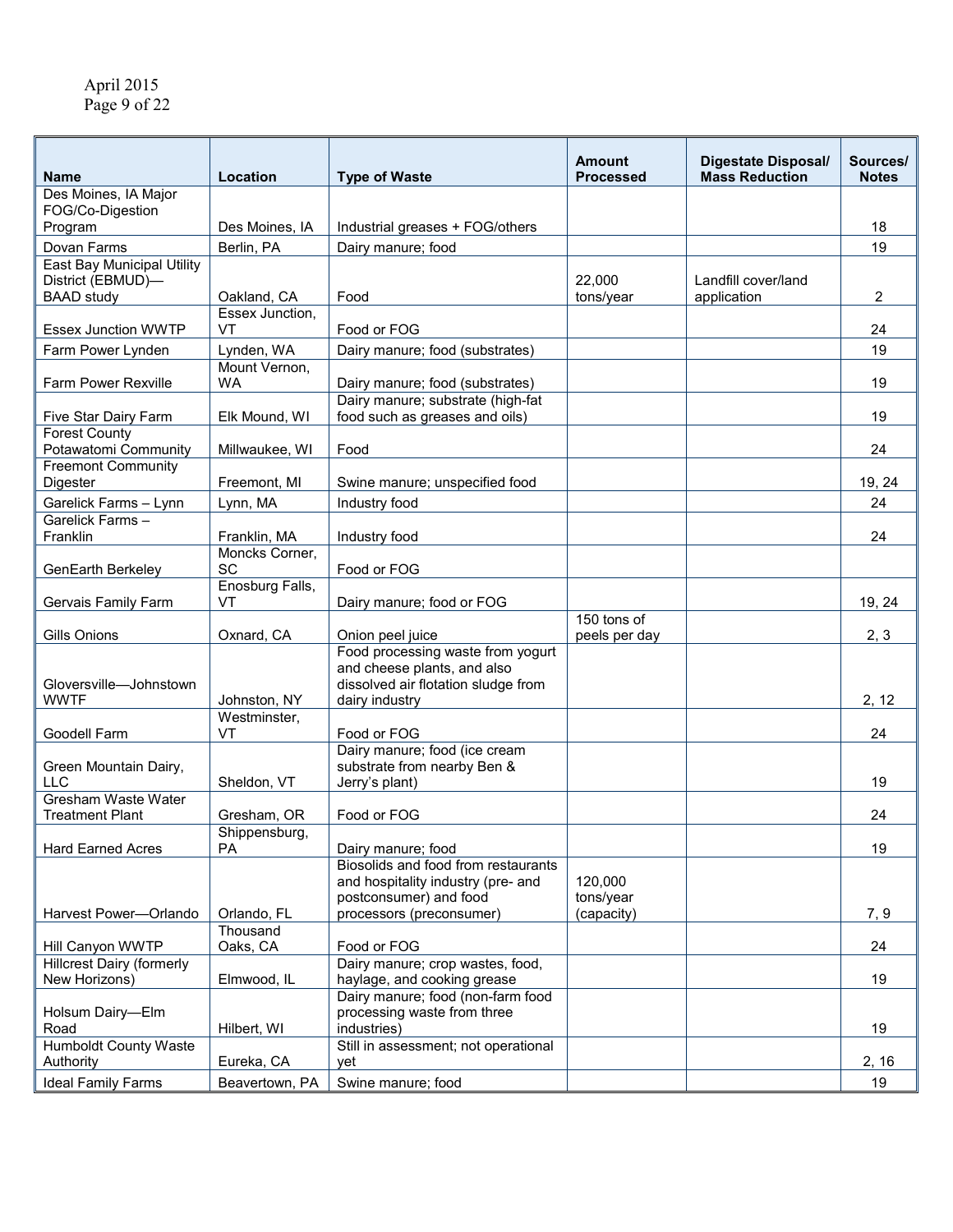| <b>Name</b>                                         | Location                      | <b>Type of Waste</b>                                                                                                                      | <b>Amount</b><br>Processed                                               | <b>Digestate Disposal/</b><br><b>Mass Reduction</b>                                                                                                                          | Sources/<br><b>Notes</b> |
|-----------------------------------------------------|-------------------------------|-------------------------------------------------------------------------------------------------------------------------------------------|--------------------------------------------------------------------------|------------------------------------------------------------------------------------------------------------------------------------------------------------------------------|--------------------------|
| Inland Empire-Environ                               | Chino, CA                     | Mostly food, some dairy waste                                                                                                             | 700 tons/day<br>capacity                                                 |                                                                                                                                                                              | 2, 7                     |
| Janesville WWTP                                     | Janesville, WI                | Food or FOG                                                                                                                               |                                                                          |                                                                                                                                                                              | 24                       |
| Jordan Farms/AGreen                                 |                               |                                                                                                                                           |                                                                          |                                                                                                                                                                              |                          |
| Energy, LLC                                         | Rutland, MA                   | Dairy manure; food                                                                                                                        |                                                                          |                                                                                                                                                                              | 19                       |
| Ken's Foods                                         | Framington, MA                | Industry food                                                                                                                             |                                                                          |                                                                                                                                                                              | 24                       |
| Kish View Farm<br>Partnership                       | Belleville, PA                | Dairy manure; food or FOG                                                                                                                 |                                                                          |                                                                                                                                                                              | 19, 24                   |
| Kroger Food Waste to                                |                               | Food that cannot be sold or<br>donated; onsite food-processing<br>effluent                                                                | 55,000<br>tons/year                                                      | Digested solids are                                                                                                                                                          |                          |
| <b>Biogas AD Plant</b>                              | Compton, CA                   |                                                                                                                                           | (capacity)                                                               | composted                                                                                                                                                                    | 1                        |
| Landyshade Farms                                    | Lancaster, PA                 | Dairy manure; food                                                                                                                        |                                                                          |                                                                                                                                                                              | 19                       |
| Lawnhurst Energy                                    | Stanley, NY<br>Junction City, | Dairy manure; food or FOG                                                                                                                 |                                                                          |                                                                                                                                                                              | 19, 24                   |
| Lochmead Farms                                      | <b>OR</b>                     | Dairy manure; food or FOG                                                                                                                 |                                                                          |                                                                                                                                                                              | 19, 24                   |
| Longview Farms/Bgreen                               |                               |                                                                                                                                           |                                                                          | Land applied-no                                                                                                                                                              |                          |
| Energy LLC                                          | Hadley, MA                    | Dairy manure; food                                                                                                                        |                                                                          | solids separation                                                                                                                                                            | 19, 20                   |
| Maplehurst Farm                                     | Greenboro, VT                 | Dairy manure; food or FOG                                                                                                                 |                                                                          | During dry weather                                                                                                                                                           | 19, 24                   |
| Marin County-Central<br>Marin Sanitary Agency       | Marin County,                 | Biosolids mixed with commercial                                                                                                           | Up to 5,000<br>gallons/day<br>FOG;<br>up to 15<br>tons/day<br>commercial | season, solids used<br>as fertilizer for<br>growing hay and<br>alfalfa for horse and<br>livestock feed; during<br>wet weather,<br>digestate hauled to<br>landfill for use as |                          |
| Food to Energy                                      | CA                            | food, FOG                                                                                                                                 | food                                                                     | alternate daily cover                                                                                                                                                        | 2, 14                    |
| Maxwell Farm/<br>Neighborhood Energy,<br><b>LLC</b> | Coventry, VT                  | Dairy manure; waste food products<br>(waste grain, waste dairy products,<br>waste crops, crops grown<br>specifically for use in digester) |                                                                          |                                                                                                                                                                              | 19                       |
| Mill Creek Dairy                                    | West Unity, OH                | Dairy manure; food                                                                                                                        |                                                                          |                                                                                                                                                                              | 19                       |
| Montagne Farm                                       | St. Albans, VT                | Dairy manure; food or FOG                                                                                                                 |                                                                          |                                                                                                                                                                              | 19, 24                   |
| <b>MSU Digester</b>                                 | Lansing, MI                   | Dairy manure; food                                                                                                                        |                                                                          |                                                                                                                                                                              | 19                       |
| Napoleon Biogas                                     | Napoleon, OH                  | Dairy manure; food, WWTP sludge                                                                                                           |                                                                          |                                                                                                                                                                              | 19                       |
| Niagra Bioenergy                                    | Wheatfield, NY                | Food                                                                                                                                      |                                                                          |                                                                                                                                                                              | 24                       |
| <b>Norswiss Farms</b>                               | Rice Lake, WI                 | Dairy manure; off-farm food (whey,<br>slaughterhouse, food station,<br>mostly grease)                                                     |                                                                          |                                                                                                                                                                              | 19                       |
| Novi Energy Digester                                | Freemont, MI                  | Swine manure; food processing<br>residuals                                                                                                |                                                                          |                                                                                                                                                                              | 19                       |
| Oak Hill Farm                                       | Nottingham, PA                | Swine and cattle manure; food                                                                                                             |                                                                          |                                                                                                                                                                              | 19                       |
| Patterson Farms                                     | Auburn, NY                    | Dairy manure; industry food                                                                                                               |                                                                          |                                                                                                                                                                              | 24                       |
| Pine Island Farm                                    | Schffield, MA                 | Dairy manure; food or FOG                                                                                                                 |                                                                          |                                                                                                                                                                              | 24                       |
| <b>Pinellas County</b>                              | Clearwater, FL                | <b>FOG</b>                                                                                                                                | 30,000 gallons<br>per day FOG                                            |                                                                                                                                                                              | 15, 17                   |
| Purdue University-West<br>Lafayette                 | West Lafayette,<br>IN         | Fats, oil, and grease (FOG) from<br>restaurants, food stores, food from<br>Purdue dining halls                                            | 1-2 tons/day<br>from dining<br>courts                                    |                                                                                                                                                                              | 11                       |
| Qualco Energy                                       | Monroe, WA                    | Dairy manure; food:<br>"chicken blood, trap grease, pulp,<br>whey, expired beer, wine and soda"                                           |                                                                          |                                                                                                                                                                              | 19, 21                   |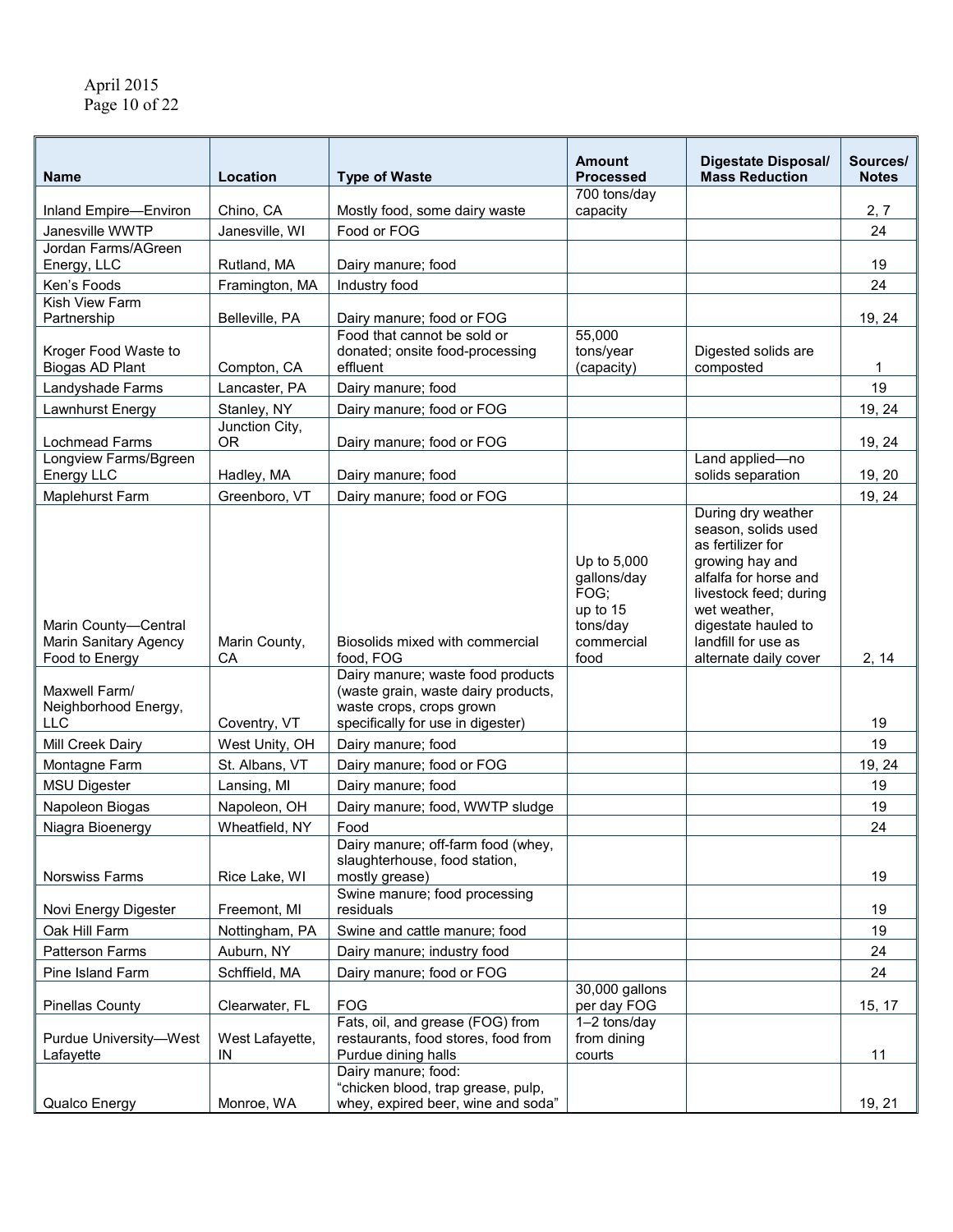| <b>Name</b>                                                   | Location          | <b>Type of Waste</b>                                                                                                                                                                                                                                   | <b>Amount</b><br><b>Processed</b>                                   | <b>Digestate Disposal/</b><br><b>Mass Reduction</b>                                                                                                       | Sources/<br><b>Notes</b> |
|---------------------------------------------------------------|-------------------|--------------------------------------------------------------------------------------------------------------------------------------------------------------------------------------------------------------------------------------------------------|---------------------------------------------------------------------|-----------------------------------------------------------------------------------------------------------------------------------------------------------|--------------------------|
| Quasar Energy Group-<br>central Ohio                          |                   | Dairy manure; mixed biomass<br>(biosolids, regional food, fats, oils,                                                                                                                                                                                  |                                                                     |                                                                                                                                                           |                          |
| Quasar Energy Group-                                          | Columbus, OH      | grease)<br>Dairy manure; food, grass, crop                                                                                                                                                                                                             |                                                                     |                                                                                                                                                           | 19                       |
| Wooster                                                       | Wooster, OH       | waste                                                                                                                                                                                                                                                  |                                                                     |                                                                                                                                                           | 19                       |
| <b>Reinford Farms</b>                                         | Mifflintown, PA   | Heifer manure; commercial food<br>(outdated food no longer eligible for<br>sale in stores, from about 50 Wal-<br>Mart locations in Pennsylvania and<br>nearby grocery stores--waste that<br>normally would have ended up in<br>landfills)              | 80 tons/week<br>food                                                | Solids separated and<br>used for bedding and<br>sold to other farms;<br>liquid to storage pond<br>and land-applied;<br>total solids reduction<br>of 10.3% | 19, 22                   |
| Reinford-Frymoyer Farm                                        | Mifflintown, PA   | Dairy manure; food                                                                                                                                                                                                                                     |                                                                     | Solids separated and<br>used for bedding and<br>sold to other farms;<br>liquid to storage pond<br>and land-applied;<br>total solids reduction<br>of 10.3% | 19, 23                   |
| Reno-Sparks Truckee<br>Meadows WRF                            | Sparks, NV        | Still in planning/construction                                                                                                                                                                                                                         |                                                                     |                                                                                                                                                           | 15                       |
| <b>Ridgeline Farm</b>                                         | Clymer, NY        | Dairy manure; food or FOG                                                                                                                                                                                                                              |                                                                     |                                                                                                                                                           | 24                       |
| Ringler Energy, LLC                                           | Cardington, OH    | Swine manure; food (food sludge,<br>whey, yeast, popcorn residual, taco<br>meat)                                                                                                                                                                       |                                                                     |                                                                                                                                                           | 19                       |
| S & A Kreider Farms                                           | Quarryville, PA   | Dairy manure; food                                                                                                                                                                                                                                     |                                                                     |                                                                                                                                                           | 19                       |
| St. Pierre/ Pleasant                                          |                   |                                                                                                                                                                                                                                                        |                                                                     |                                                                                                                                                           |                          |
| <b>Valley Farms</b>                                           | Berkshire, VT     | Dairy manure; food or FOG                                                                                                                                                                                                                              |                                                                     |                                                                                                                                                           | 19, 24                   |
| Sacramento County Co.<br><b>Regional WWTP</b>                 | Sacramento,<br>CA | Source-separated organics, cans of<br>off-spec food packaged and<br>unpackaged food is collected by<br>local haulers from dining halls at<br>UC Davis, grocery stores,<br>correctional facilities, and food<br>processors; yard waste also<br>accepted | Original<br>capacity of 25<br>tons/year; 100<br>tons/day by<br>2014 |                                                                                                                                                           | 2, 13                    |
| Scenic View Dairy-<br>Fennville                               | Fennville, MI     | Dairy and swine manure; food<br>processing waste (syrup stillage<br>from ethanol plant; crude glycerine<br>from biodiesel plant)                                                                                                                       |                                                                     |                                                                                                                                                           | 19                       |
| <b>Schrack Farms</b>                                          | Greene Twp.       |                                                                                                                                                                                                                                                        |                                                                     |                                                                                                                                                           |                          |
| Partnership, LLC                                              | <b>PA</b>         | Dairy manure; food or FOG<br>Dairy, swine, and poultry manure;                                                                                                                                                                                         |                                                                     |                                                                                                                                                           | 24                       |
| Sensenig Farm                                                 | Kirkwood, PA      | food                                                                                                                                                                                                                                                   |                                                                     |                                                                                                                                                           | 19                       |
| Sheboygan Regional<br><b>Wastewater Treatment</b><br>Facility | Sheboygan, WI     | Food or FOG                                                                                                                                                                                                                                            |                                                                     |                                                                                                                                                           | 24                       |
|                                                               | Santa Monica,     |                                                                                                                                                                                                                                                        |                                                                     |                                                                                                                                                           |                          |
| Santa Monica WWTP                                             | СA                | Food or FOG                                                                                                                                                                                                                                            |                                                                     |                                                                                                                                                           | 24                       |
| <b>Stargest Power/ Five</b><br>Star Dairy Farm                | Elk Mound, WI     | Food or FOG                                                                                                                                                                                                                                            |                                                                     |                                                                                                                                                           | 19, 24                   |
| Stonyvale Farm/Exeter<br>Agri-Energy, LLC                     | Exeter, ME        | Dairy manure; food                                                                                                                                                                                                                                     |                                                                     |                                                                                                                                                           | 19                       |
| Storms Farm Waste to<br><b>Energy Digester</b><br>Facilities  | Bladenboro, NC    | Swine manure, swine mortality,<br>poultry litter, and off site food, DAF,<br>and FOG                                                                                                                                                                   |                                                                     |                                                                                                                                                           | 19, 24                   |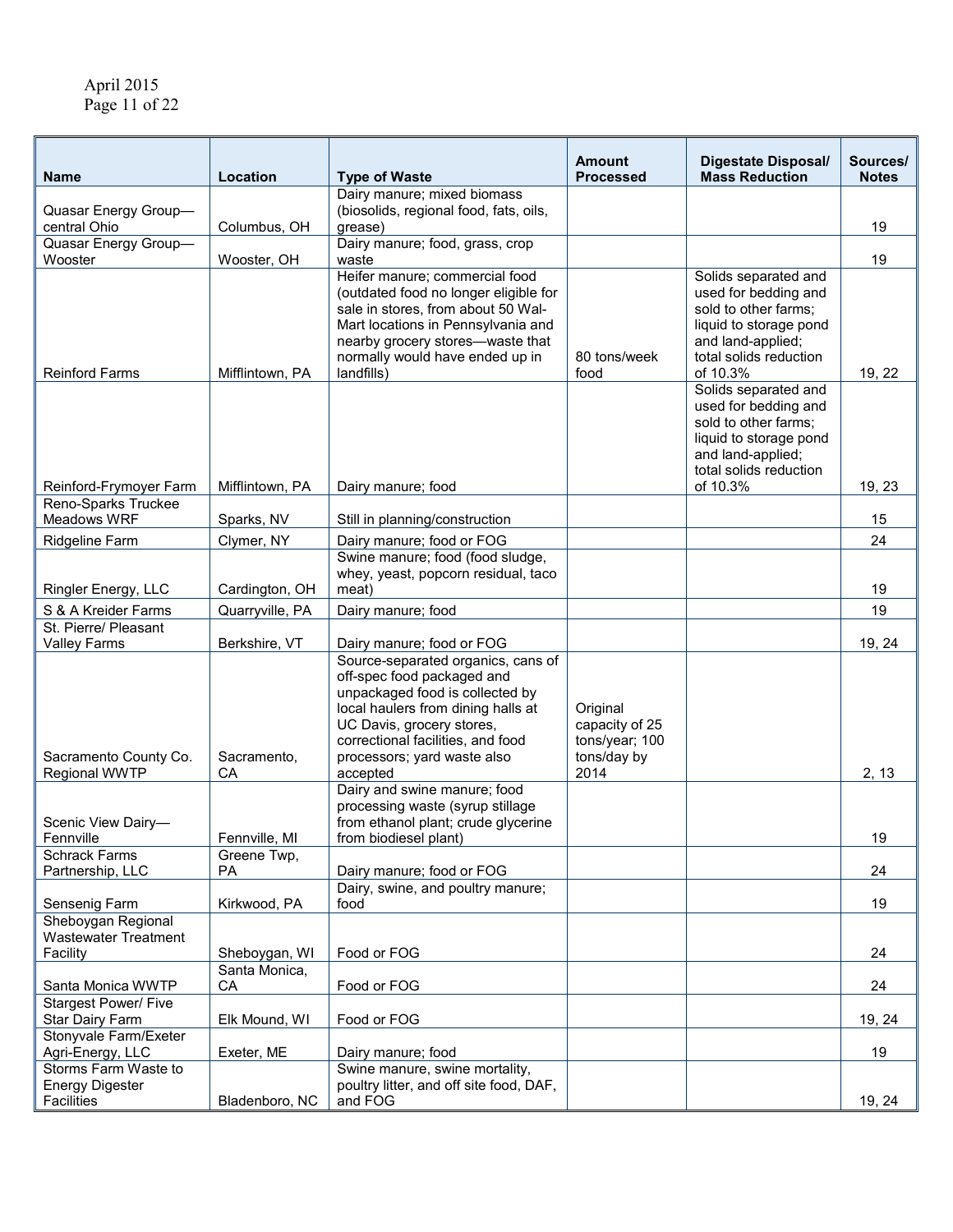|                                               |                             |                                                                         | <b>Amount</b>        | <b>Digestate Disposal/</b>                   | Sources/           |
|-----------------------------------------------|-----------------------------|-------------------------------------------------------------------------|----------------------|----------------------------------------------|--------------------|
| <b>Name</b><br><b>SUNY at Morrisville</b>     | Location<br>Morrisville, NY | <b>Type of Waste</b>                                                    | <b>Processed</b>     | <b>Mass Reduction</b>                        | <b>Notes</b><br>19 |
| Synergy Dairy-                                |                             | Dairy manure; food /organic waste<br>Dairy manure; organic food and     |                      |                                              |                    |
| Covington                                     | Covington, NY               | agricultural residue                                                    |                      |                                              | 19                 |
| Theresa St. WWTP                              | Lincoln, NE                 | FOG/wastes                                                              |                      |                                              | 18                 |
| <b>UC Davis Renewable</b>                     |                             | Not operational yet-source-                                             | 20,000               |                                              |                    |
| Energy Anaerobic                              |                             | separated organics from UC Davis                                        | tons/year            |                                              |                    |
| Digestion facility<br><b>UC Irvine/ Waste</b> | Davis, CA                   | campus and other area generators                                        | starting in 2014     |                                              | 13                 |
| Management of Orange                          | Orange County,              |                                                                         |                      |                                              |                    |
| <b>County Pilot Plant</b>                     | CA                          | Dining hall food                                                        | >400 tons/year       |                                              | 2, 6               |
|                                               |                             | Pre- and postconsumer food, yard                                        |                      |                                              |                    |
|                                               |                             | waste, animal bedding waste, and                                        | 10,000               | Composted and sold                           |                    |
| University of Wisconsin                       | Oshkosh, WI                 | curbside organics                                                       | tons/year            | as soil amendment                            | 2, 8               |
|                                               |                             | Dairy manure; egg breakage, fish<br>solids, food breading, sauce, other |                      |                                              |                    |
| Vander Haak Dairy                             | Lynden, WA                  | feedstocks (substrates)                                                 |                      |                                              | 19                 |
| Vermont Tech                                  |                             |                                                                         |                      |                                              |                    |
| <b>Community AD</b>                           | Randolph, VT                | Dairy manure; food                                                      |                      |                                              | 19, 24             |
| Village of Ridgewood                          |                             |                                                                         |                      |                                              |                    |
| <b>WWTP</b>                                   | Ridgewood, NJ               | Food or FOG                                                             | Up to 100-125        |                                              | 24                 |
|                                               |                             |                                                                         | tpd organic          |                                              |                    |
|                                               |                             | Swine and cattle manure;                                                | waste, including     | Effluent used as                             |                    |
|                                               |                             | restaurant waste, outdated grocery                                      | 22 tpd swine         | organic fertilizer                           |                    |
|                                               |                             | and bakery goods, food industry                                         | manure and 4         | source (30,000                               |                    |
| Waste No Energy                               | Monticello, IN              | waste, restaurant waste (FOG),<br>and others                            | tpd cattle<br>manure | gallons per day) and<br>sold to area farmers | 19, 23             |
|                                               | Watsonville, CA             | <b>FOG</b>                                                              |                      |                                              | 18                 |
| Watsonville, CA                               |                             |                                                                         |                      |                                              |                    |
| <b>Western Plains Energy</b>                  | Oakley, KS                  | Cattle manure; food<br>Dairy manure; agricultural                       |                      |                                              | 19, 24             |
|                                               |                             | substrates (waste grain, food,                                          |                      |                                              |                    |
|                                               |                             | whey, crops, manure from                                                |                      |                                              |                    |
| <b>Westminster Farms</b>                      | Putney, VT                  | neighboring farms)                                                      |                      |                                              | 19                 |
| <b>Wild Rose Dairy</b>                        | LaFarge, WI                 | Dairy manure; food (grease and<br>fats from local restaurants)          |                      |                                              | 19                 |
|                                               |                             |                                                                         |                      |                                              | 19                 |
| Yippee! Farms                                 | Mount Joy, PA               | Dairy manure; food                                                      | 90,000               |                                              |                    |
| Zero Waste Energy-                            |                             | 70-80% Municipal organics (food,                                        | tons/year            | High-quality compost;                        |                    |
| Monterey                                      | Monterey, CA                | paper) and yard waste                                                   | capacity             | 63% mass reduction                           | 2, 5               |
| Zero Waste Energy-                            |                             |                                                                         | 5,000 tons/year      | High-quality compost;                        |                    |
| San Jose                                      | San Jose, CA                | Municipal organics (food, paper)                                        | capacity             | 56% mass reduction                           | 2, 4               |
|                                               |                             | Dairy manure; food (milk<br>processing waste sludge,                    |                      |                                              |                    |
|                                               |                             | powdered milk processing waste,                                         |                      |                                              |                    |
| <b>Zuber Farms</b>                            | Byron, NY                   | wasted milk, tomato paste)                                              |                      |                                              | 19                 |

Table 4 Sources/Notes:

2. <http://www.renewable-waste.com/pdf/AnaerobicDigestionEbrief.pdf>

4. <http://zerowasteenergy.com/what-we-do/our-projects/city-of-san-jose/>

- 6. <http://www.ocregister.com/articles/waste-538707-food-irvine.html>
- 7. <http://www.ieua.org/facilities/rp-5-shf/>
- 8. <u><http://www.uwosh.edu/biodigester/About/uw-oshkosh-biodigester></u>
- 9. <http://www.harvestpower.com/wp-content/uploads/2014/02/2014.02.20-Harvest-Power-Unveils-Cutting-Edge-Central-Florida-Organics-to-Energy-Facility.pdf>

10. <http://www.cleanworld.com/technologies/>

<sup>1.</sup> <http://www.waste-management-world.com/articles/2013/05/video--kroger-opens-food-waste-to-biogas-anaerobic-digestion-pla.html>

<sup>3.</sup> <http://www.gillsonions.com/waste-to-energy> (Only juice is digested; onion pulp repurposed as cattle feed. All was land-applied before digestion system installed.)

<sup>5.</sup> <http://zerowasteenergy.com/what-we-do/our-projects/monterey-regional-waste-management-district/>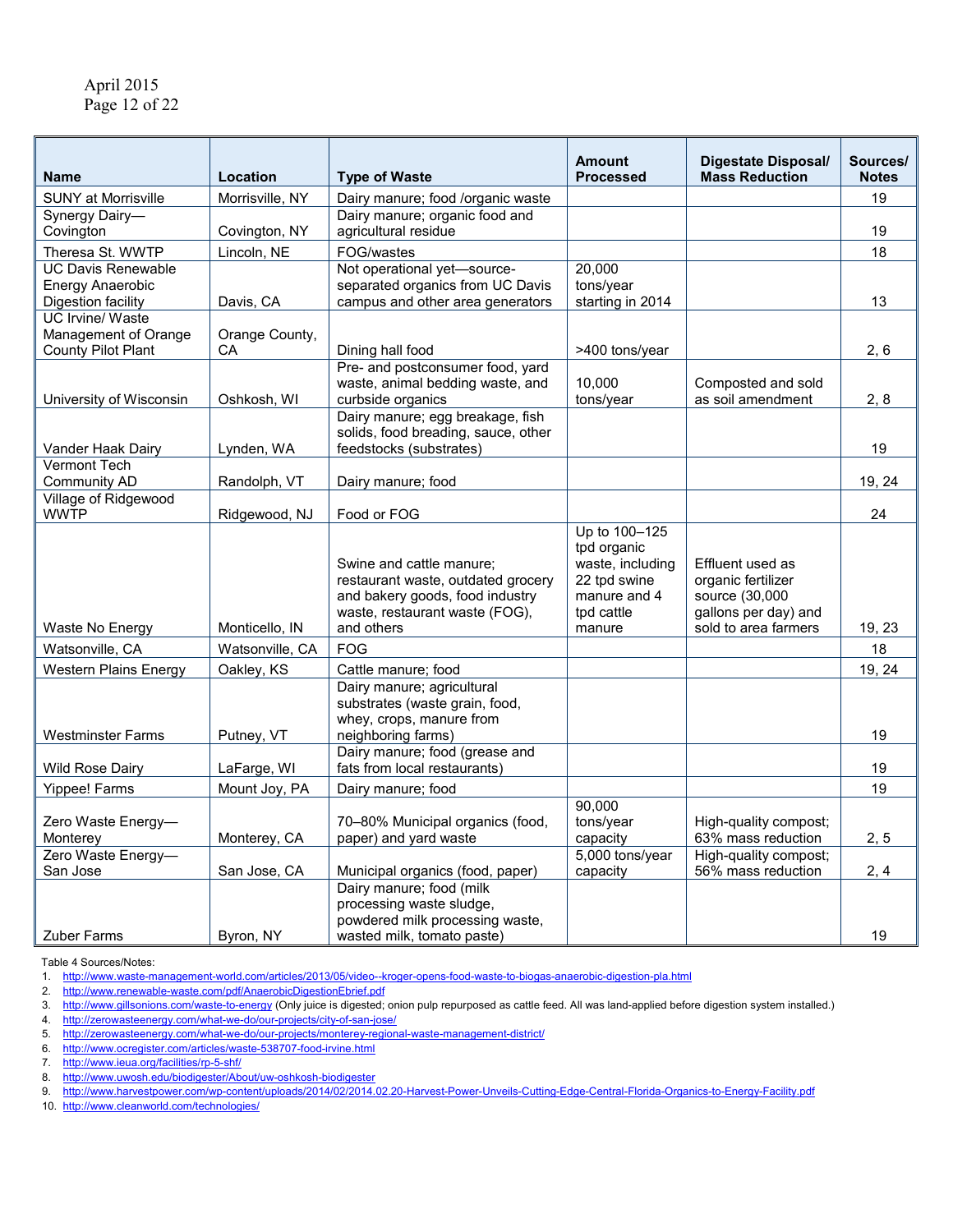- http://www.epa.gov/greenpower/documents/events/17aug11\_henderson.pdf
- 11. [http://www.epa.gov/chp/documents/wbnr012110\\_bevington.pdf](http://www.epa.gov/chp/documents/wbnr012110_bevington.pdf)
- 12. <http://www.cleanworld.com/news/sacramento-food-waste-digester-fuels-collection-fleet/>
- 13. <http://www.cmsa.us/virtualtour>
- 14. [http://www.tacwa.org/images/Enhancing\\_Anaerobid\\_Digestion\\_through\\_Addition.pdf](http://www.tacwa.org/images/Enhancing_Anaerobid_Digestion_through_Addition.pdf)
- 15. <http://www.hwma.net/Project%20Updates>
- 16. <http://www.waterdesignbuild.com/wp-content/uploads/HDR-FOG.pdf>
- 17. <http://www.mwcog.org/uploads/committee-documents/Y15YXlZW20100707132959.pdf>
- 18. <http://www.epa.gov/agstar/projects/index.html> 19. <http://www.barstowslongviewfarm.com/anaerobic-digester/>
- 20. <http://qualco-energy.org/about-qualco/>
- 21. <http://dairygood.org/dairy-farmers-turn-waste-into-renewable-energy>
- 22. <http://extension.psu.edu/natural-resources/energy/waste-to-energy/resources/biogas/documents/reinford-1209.pdf>
- 23. <http://www.wastenoenergyllc.com/operations/>
- 24. Data provided by EPA Region 3.

## *2.4 Composting*

Composting is the decomposition of organic materials by aerobic microorganisms. Composting facilities manage the amount of moisture, amount of oxygen, and mixture of organic materials for optimal composting conditions. The composting process emits heat, water vapor, and biogenic carbon dioxide, reducing the raw organic materials in mass and volume to create compost (Platt and Goldstein, 2014).

Use of composting to manage residential and commercial food has grown considerably in recent years, as people learn how composting converts food from MSW into a valuable soil amendment and waste management professionals search for ways to divert organics from rapidly filling landfills. The contractor gathered food composting statistics from 35 state environmental agency websites, resulting in an estimated 1.47 million tons of postconsumer food<sup>5</sup> diverted through composting in 2013. The state-by-state statistics are shown in Table 5.

This section also includes statistics on residential curbside food collection programs, a list of city and state regulations banning commercial food landfill disposal, and number of food composting facilities. Collection programs, regulations, and infrastructure drive the quantity of food diverted through composting.

Recent growth in the number of residential curbside composting programs that accept food indicates that diversion of food through composting is likely to increase in the near future. A nationwide survey by *BioCycle* summarized the availability of residential curbside food collection programs in the United States (Yepsen, 2013). Research by the contractor identified 26 more communities offering residential curbside food collection programs in conjunction with MSW hauling services, for a total of 209 communities across 16 states in 2013. Table 6 shows that these residential curbside collection programs were available to 2.7 million households, which is 2 percent of all U.S. households in 2013. Curbside food collection programs continue to grow in 2014 with the expansion of programs in Denver, New York City, and Austin and new programs in Cambridge, Ipswich, Salem, and Manchester-by-the-Sea in Massachusetts (Denver Public Works, 2013; NYC Department of Sanitation, 2014b; Austin Resource Recovery, 2014; Cambridge Department of Public Works, 2014; Town of Ipswich, 2014; GreenSalem, 2014; Town of Manchester-by-the-Sea, 2014).

In addition, several alternative composting programs exist to serve communities where curbside collection through the MSW hauler is not an option. First, many cities and towns encourage residents to compost food in their backyards, if space is available. Second, a number of communities—such as Cambridge and Manchester-by-

<span id="page-12-0"></span>l <sup>5</sup> An additional 0.37 million tons of mixed MSW containing food waste was composted in 2013 (U.S. EPA, 2015b).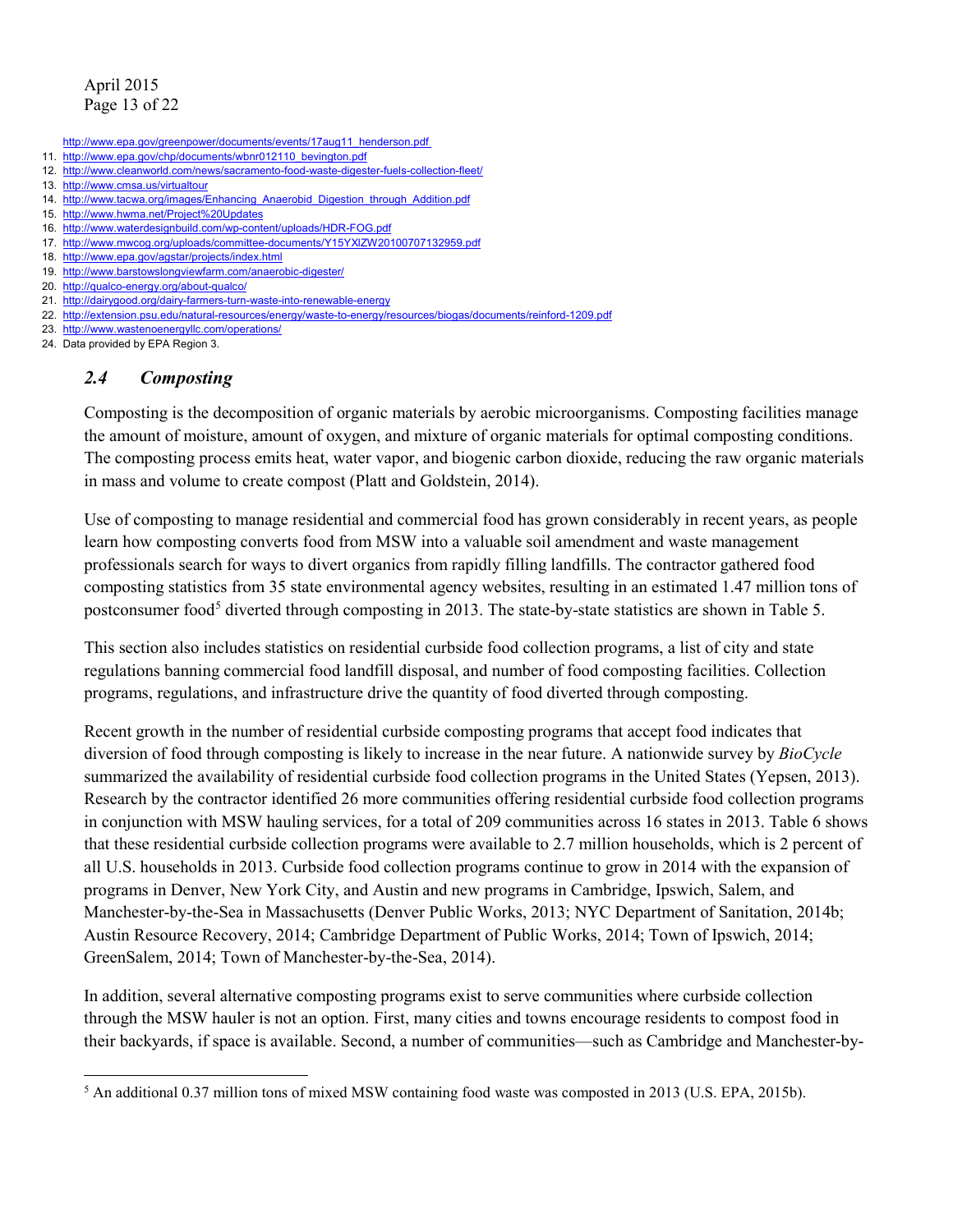#### April 2015 Page 14 of 22

the-Sea in Massachusetts; Minneapolis, Ramsey, and Hennepin Counties in Minnesota; Boulder County in Colorado, Napa Valley in California; and Washington, D.C.—have drop-off sites that accept food for composting in place of or in addition to curbside programs. Third, new private companies have formed to fill the demand for home pick-up services for food composting where municipal curbside programs do not exist. Some examples are Garbage to Garden in southern Maine; Veteran Compost and Remotion in Baltimore and Washington, D.C.; Fat Worm Compost and Compost Cab in metro Washington, D.C.; Blue Earth Compost in Hartford, Connecticut; and Evergreen Events in Roaring Fork Valley, Colorado.

|                           | <b>Food Composted</b> |                          |
|---------------------------|-----------------------|--------------------------|
|                           | (Tons) <sup>a</sup>   | (Data Year) <sup>b</sup> |
| Alaska                    | 24                    | 2009                     |
| California                | 715,119               | 2012                     |
| Colorado                  | 29,130                | 2013                     |
| Connecticut               | 5,178                 | 2011                     |
| Delaware                  | 12,701                | 2012                     |
| Florida                   | $\overline{97,723}$   | 2013                     |
| Georgia                   | 4,619                 | 2009                     |
| Hawaii                    | 38,466                | 2013                     |
| Indiana                   | 13,525                | 2013                     |
| lowa                      | 4,334                 | 2010                     |
| Kansas                    | 1,127                 | 2010                     |
| Maine                     | 1,658                 | 2010                     |
| Maryland                  | 13,269                | 2013                     |
| Massachusetts             | 6,136                 | 2013                     |
| Michigan                  | 8,700                 | 2013                     |
| Minnesota                 | 23,466                | 2013                     |
| Mississippi               | 121                   | 2012                     |
| Missouri                  | 270                   | 2011                     |
| Montana                   | 1,000                 | 2010                     |
| Nevada                    | 69,882                | 2013                     |
| New Hampshire             | 110                   | 2012                     |
| New Jersey                | 28,474                | 2011                     |
| New York                  | 44,405                | 2013                     |
| North Carolina            | 29,040                | 2013                     |
| Ohio                      | 51,372                | 2012                     |
| Oregon                    | 47,665                | 2012                     |
| Pennsylvania              | 74,545                | 2012                     |
| South Carolina            | 5,148                 | 2013                     |
| South Dakota              | 14,200                | 2008                     |
| Tennessee                 | 1,500                 | 2013                     |
| Texas                     | 165                   | 2012                     |
| Vermont                   | 3,735                 | 2012                     |
| Virginia                  | 2,178                 | 2013                     |
| Washington                | 109,652               | 2011                     |
| Wisconsin                 | 8,677                 | 2013                     |
| Total Composted (tons/yr) | 1,467,314             |                          |

a. State environmental websites search supplemented with personal contacts.

b. Latest data available.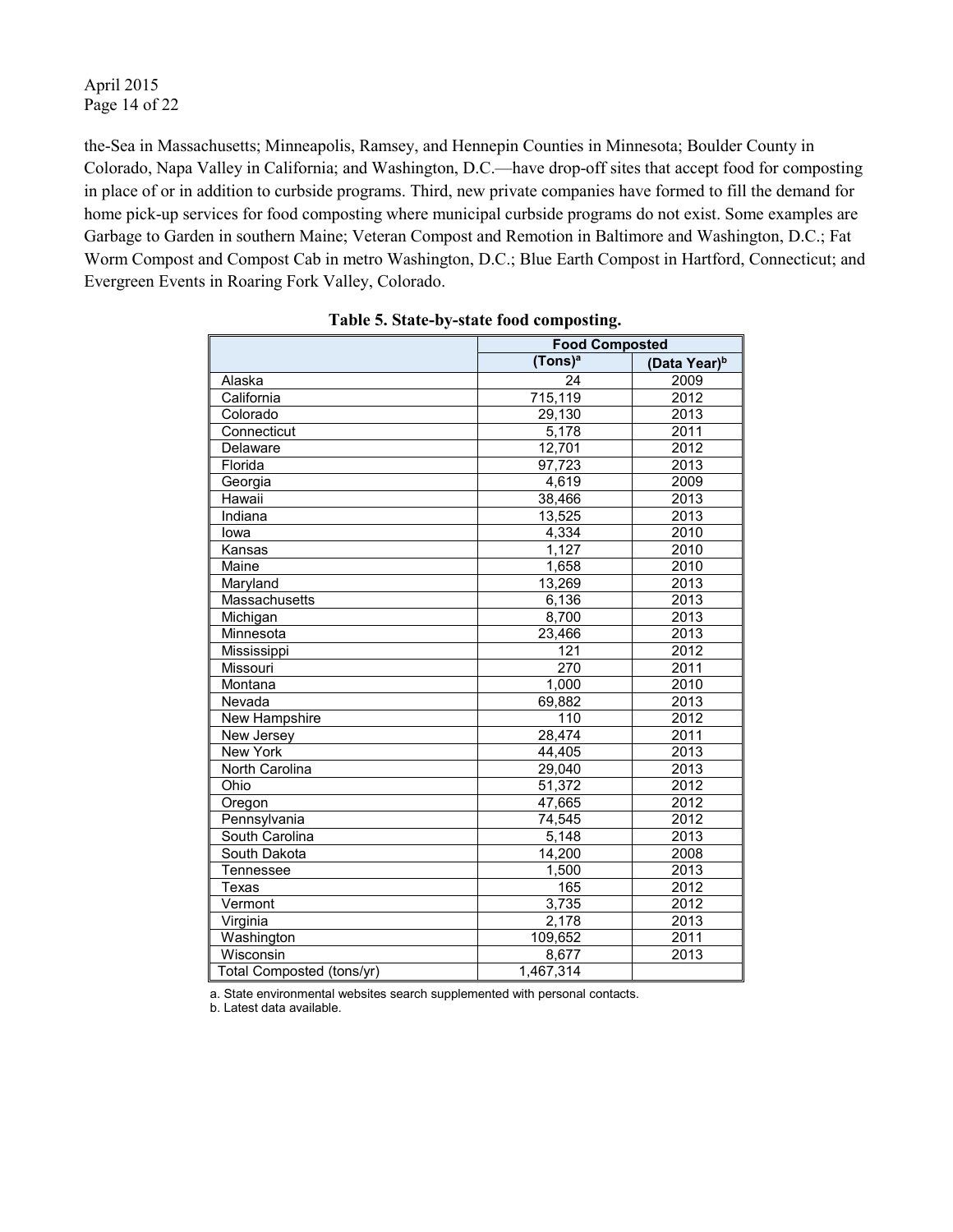Table 5 Sources/Notes:

- 1. Alaska: [http://www.dec.alaska.gov/water/wnpspc/protection\\_restoration/KenaiRiverWQ/pdfs/KenaiFishWasteManagementPlan.pdf](http://www.dec.alaska.gov/water/wnpspc/protection_restoration/KenaiRiverWQ/pdfs/KenaiFishWasteManagementPlan.pdf)
- 2. California: BioCycle. U.S. Residential Food Waste Collection and Composting. Table 2. 2012 Data [http://www.biocycle.net/2013/03/residential](http://www.biocycle.net/2013/03/residential-food-waste-collection-in-the-u-s-biocycle-nationwide-survey/)[food-waste-collection-in-the-u-s-biocycle-nationwide-survey/](http://www.biocycle.net/2013/03/residential-food-waste-collection-in-the-u-s-biocycle-nationwide-survey/)
- 3. Colorado: David Snapp. Colorado DPHE. December 2014.
- 4. Connecticut: [http://www.ct.gov/deep/lib/deep/reduce\\_reuse\\_recycle/data/average\\_state\\_msw\\_statistics\\_fy2011.pdf. Ta](http://www.ct.gov/deep/lib/deep/reduce_reuse_recycle/data/average_state_msw_statistics_fy2011.pdf)ble 3
- 5. Delaware[:http://www.dnrec.delaware.gov/dwhs/Recycling/Documents/The%20Twelfth%20Annual%20RPAC%20Report.pdf. Ap](http://www.dnrec.delaware.gov/dwhs/Recycling/Documents/The%20Twelfth%20Annual%20RPAC%20Report.pdf)pendix C, Table  $\mathcal{D}$
- 6. Florida: [http://appprod.dep.state.fl.us/www\\_rcra/Reports/WR/Recycling/2013AnnualReport/AppendixB/5B-3.pdf](http://appprod.dep.state.fl.us/www_rcra/Reports/WR/Recycling/2013AnnualReport/AppendixB/5B-3.pdf)
- 7. Georgia: [http://epd.georgia.gov/sites/epd.georgia.gov/files/related\\_files/site\\_page/SWTF2012\\_021814.pdf](http://epd.georgia.gov/sites/epd.georgia.gov/files/related_files/site_page/SWTF2012_021814.pdf)
- 8. Hawaii: [http://www.opala.org/solid\\_waste/archive/facts2.html#recdata](http://www.opala.org/solid_waste/archive/facts2.html#recdata)
- 9. Indiana: ReTrac. 2013.
- 10. Iowa: Becky Jolly. Iowa DNR. December 2014. <http://www.iowadnr.gov/Portals/idnr/uploads/waste/wastecharacterization2011.pdf>
- 11. Kansas: Ken Powell. KDHE. November 2014.
- 12. Maine: George McDonald. MDP Sustainability Unit. November 2014.
- 13. Maryland: ReTrac 2013.
- 14. Massachusetts: <http://www.mass.gov/eea/agencies/massdep/recycle/reports/waste-reduction-and-recycling.html>
- 15. Michigan: Duane Roskoskey. MI DEQ. December 2014.
- 16. Minnesota: [http://www.pca.state.mn.us/index.php/view-document.html?gid=20438. A](http://www.pca.state.mn.us/index.php/view-document.html?gid=20438)-22.
- 17. Mississippi: [http://www.deq.state.ms.us/mdeq.nsf/pdf/SW\\_2012SolidWasteAnnualReport/\\$File/2012%20Annual%20Report.pdf?OpenElement.](http://www.deq.state.ms.us/mdeq.nsf/pdf/SW_2012SolidWasteAnnualReport/$File/2012%20Annual%20Report.pdf?OpenElement)  Compost Facilities, Table 10.
- 18. Missouri: <http://footprintmag.wordpress.com/2012/02/10/update-bradford-compost-system-fully-functional/>
- 19. Montana: [http://deq.mt.gov/Recycle/recycling\\_statistics\\_Page.mcpx](http://deq.mt.gov/Recycle/recycling_statistics_Page.mcpx)
- 20. Nevada: <http://nevadarecycles.nv.gov/Resources/Data/>
- 21. New Hampshire: Keene State College R.O.C.K.S. [http://www.keene.edu/rocks/materials.cfm?&print=1 an](http://www.keene.edu/rocks/materials.cfm?&print=1)d University of New Hampshire's Compost Program <http://www.sustainableunh.unh.edu/compost>
- 22. New Jersey: Joe Davis New Jersey DEP. November 2014.
- 23. New York: New York Department of Environmental Conservation "List of Compost Facilities in New York State" [http://www.dec.ny.gov/chemical/55447.html](http://www.dec.ny.gov/chemical/55447.html24.NorthCarolina:ReTrac2013.25.Ohio:ReTrac2012.26.Oregon)
- 24. [North Carolina: ReTrac 2013.](http://www.dec.ny.gov/chemical/55447.html24.NorthCarolina:ReTrac2013.25.Ohio:ReTrac2012.26.Oregon)
- 25. [Ohio: ReTrac 2012.](http://www.dec.ny.gov/chemical/55447.html24.NorthCarolina:ReTrac2013.25.Ohio:ReTrac2012.26.Oregon)
- 26. [Oregon http://w](http://www.dec.ny.gov/chemical/55447.html24.NorthCarolina:ReTrac2013.25.Ohio:ReTrac2012.26.Oregon)[ww.deq.state.or.us/lq/pubs/docs/sw/2012MRWGRatesReport.pdf. Table 8.](http://www.deq.state.or.us/lq/pubs/docs/sw/2012MRWGRatesReport.pdf.Table8.27.Pennsylvania:JoAnneM.YurcabaDEP.December2014.28.SouthCarolina:SouthCarolinaDHEC)
- 27. [Pennsylvania: JoAnne M. Yurcaba DEP. December 2014.](http://www.deq.state.or.us/lq/pubs/docs/sw/2012MRWGRatesReport.pdf.Table8.27.Pennsylvania:JoAnneM.YurcabaDEP.December2014.28.SouthCarolina:SouthCarolinaDHEC)
- 28. [South Carolina: South Carolina DHEC. "S](http://www.deq.state.or.us/lq/pubs/docs/sw/2012MRWGRatesReport.pdf.Table8.27.Pennsylvania:JoAnneM.YurcabaDEP.December2014.28.SouthCarolina:SouthCarolinaDHEC)outh Carolina Solid Waste Management Annual Report for Fiscal Year 2013. [http://www.scdhec.gov/library/CR-010906.pdf. Ta](http://www.scdhec.gov/library/CR-010906.pdf)ble 8.3.
- 29. South Dakota: Steve Kropp, South Dakota DENR. November 2014.
- 30. Tennessee: ReTrac 2013.
- 31. Texas: [https://www.plano.gov/DocumentCenter/View/1487 \(S](https://www.plano.gov/DocumentCenter/View/1487)ept 2013)
- 32. Vermont: [http://www.anr.state.vt.us/dec/wastediv/solid/DandD.htm. Ta](http://www.anr.state.vt.us/dec/wastediv/solid/DandD.htm)ble 2.
- 33. Virginia:<http://www.deq.virginia.gov/Portals/0/DEQ/Land/SolidWaste/swreport2014.pdf>
- 34. Washington: <http://www.ecy.wa.gov/programs/swfa/organics/pdf/2011CompostFacilities.pdf>
- 35. Wisconsin: Dan Werner. DNR. December 2014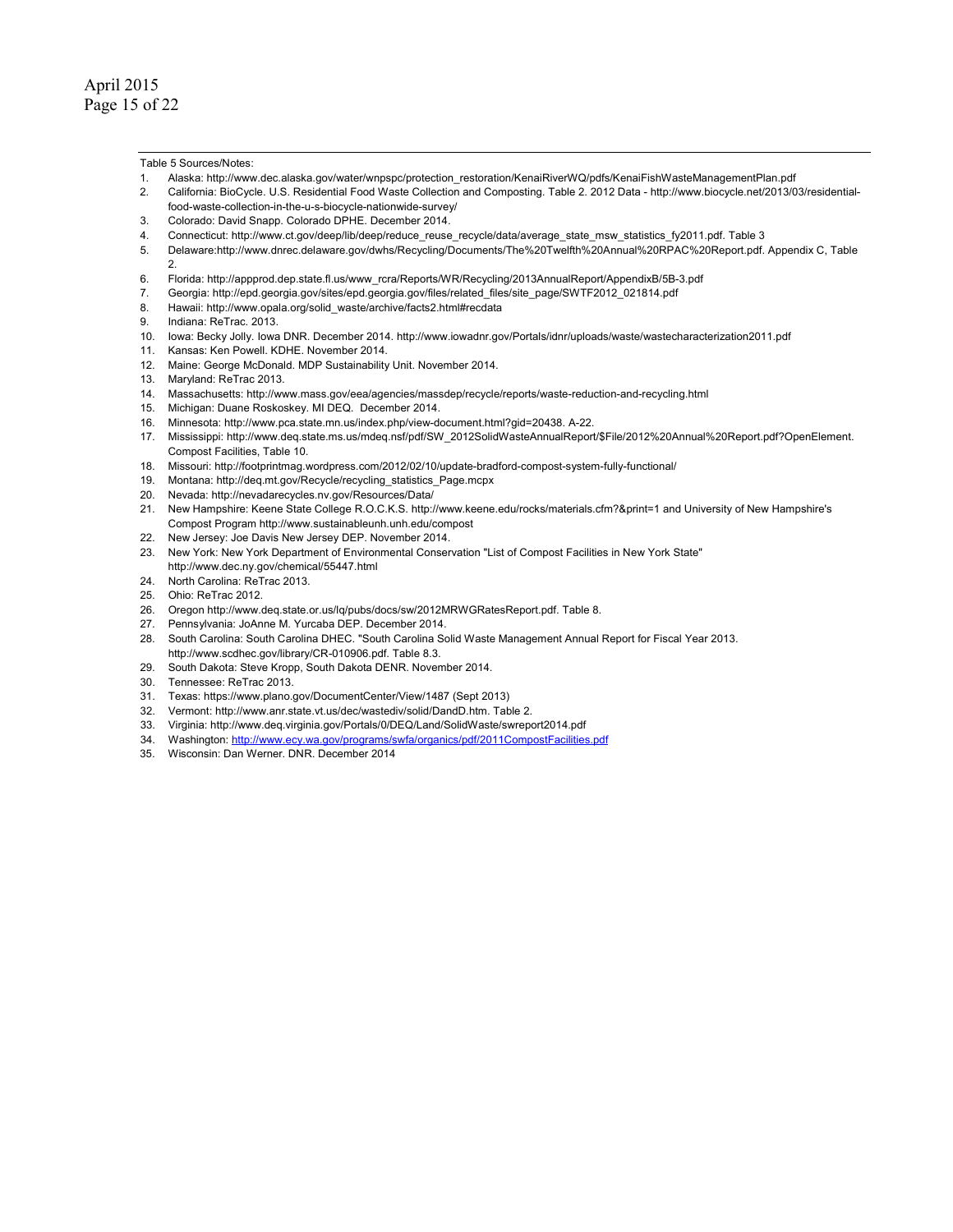| <b>State</b>                               | <b>Households Served<sup>a</sup></b> |
|--------------------------------------------|--------------------------------------|
| California                                 | 1,301,966                            |
| Colorado                                   | 37,824                               |
| lowa                                       | 39,400                               |
| Kansas                                     | 73                                   |
| Maryland                                   | 4,540                                |
| Massachusetts                              | 9,599                                |
| Michigan                                   | 47,500                               |
| Minnesota                                  | 157,596                              |
| New Jersey                                 | 8,138                                |
| New York <sup>b</sup>                      | 31,800                               |
| Ohio                                       | 73,813                               |
| Oregon                                     | 213,728                              |
| Pennsylvania                               | 3,400                                |
| Texas                                      | 15,600                               |
| Vermont                                    | 2,700                                |
| Washington                                 | 770,458                              |
| Wisconsin                                  | 700                                  |
| Total U.S. Households Served               | 2,718,835                            |
| Total U.S. Households in 2013 <sup>c</sup> | 116,291,033                          |
| Percent of U.S. Households Served          | 2.3%                                 |

**Table 6. Residential curbside food collection programs in the United States, 2013.**

a. Yepsen (2013) collected data on curbside collection of residential food available in 2012 by survey. For 2013, the contractor used additional Internet research to supplement and update these data.

b. New York City's pilot program served over 30,000 households in 2013. The program was expanded in 2014 to 100,000 households served. Several other pilot programs around the country were started or expanded in 2014, including programs in Cambridge, Massachusetts, and Austin, Texas.

c. Number of households in the United States from U.S. Census Bureau, 2013.

Regulations in states and cities requiring diversion of food from the waste stream have driven collection and composting of commercial food. Table 7 lists the cities and states that have implemented or are implementing commercial food bans. San Francisco and Seattle each have an ordinance that prohibits both commercial and residential food in the waste stream. The food disposal bans passed in northeastern states and New York City specifically target commercial generators of large quantities of food and other organic wastes. A study of Massachusetts commercial and institutional food generation shows that the commercial food disposal ban could divert up to 848,000 tons of food from MSW each year (U.S. EPA Region 1 Office, 2011). Since food makes up over 20 percent of MSW disposed in the United States (U.S. EPA, 2015b), commercial food disposal bans are often seen as a critical step toward long-term waste reduction goals.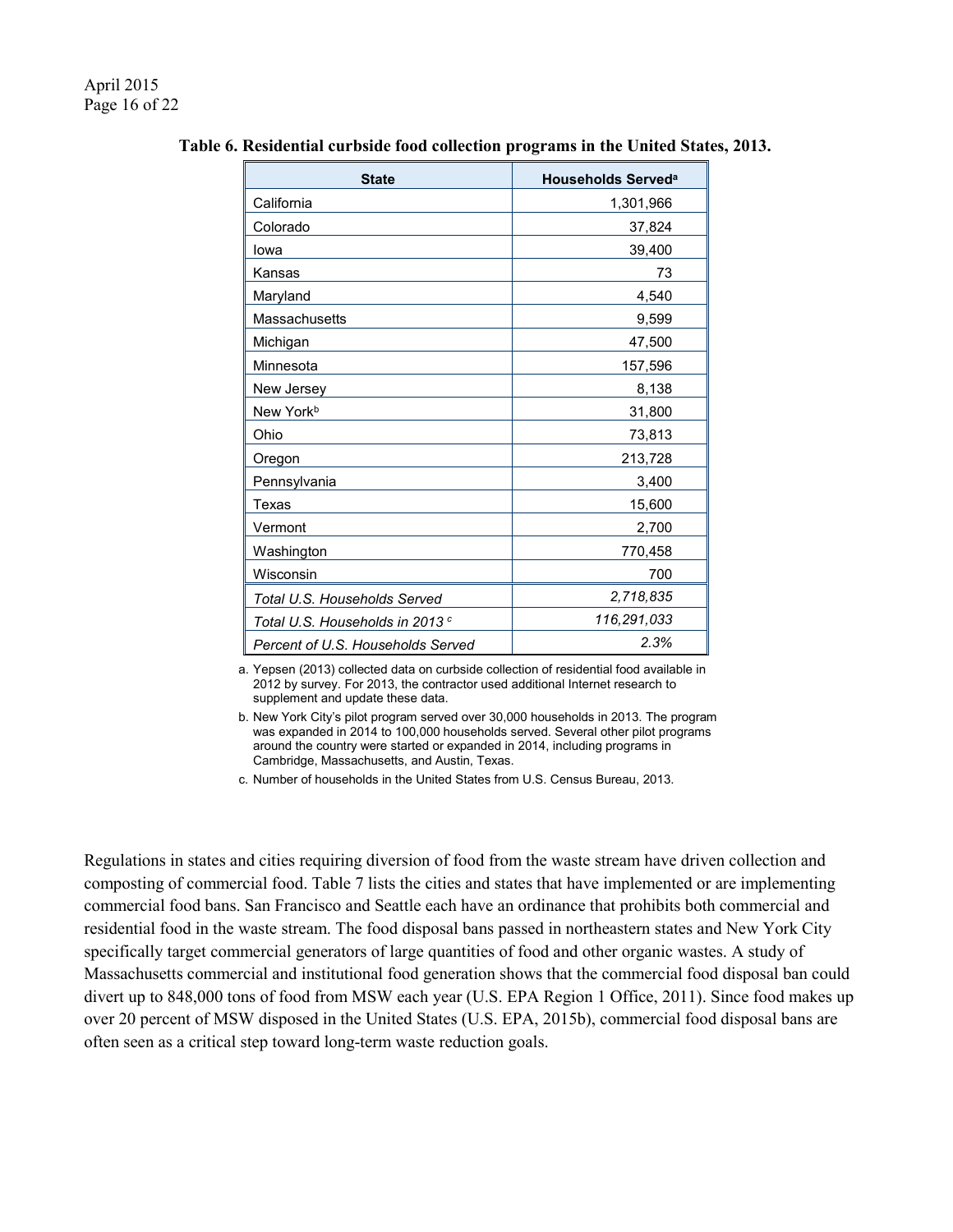| <b>State/City</b> | <b>Effective Date</b> | <b>Ban Requirements</b>                                                                                                                                                                                                                                                                                                                                                                                                                         |
|-------------------|-----------------------|-------------------------------------------------------------------------------------------------------------------------------------------------------------------------------------------------------------------------------------------------------------------------------------------------------------------------------------------------------------------------------------------------------------------------------------------------|
| San Francisco, CA | October 21, 2009      | The Mandatory Recycling and Composting Ordinance bans<br>businesses and residents from disposing of food in the landfill<br>waste stream.                                                                                                                                                                                                                                                                                                       |
| Connecticut       | January 1, 2014       | The 2011 law banned generators of 2 or more tons of food<br>per week from sending food to landfills if within 20 miles of a<br>recycling facility. In 2013, the law was expanded to include<br>generators of 1 ton of food per week beginning in 2020.                                                                                                                                                                                          |
| Vermont           | July 1, 2014          | The 2012 law banned generators of 2 or more tons of food<br>per week from sending food to landfills if within 20 miles of a<br>recycling facility. The law includes a gradual expansion of the<br>ban until 2020, when all food will be banned from Vermont<br>landfills.                                                                                                                                                                       |
| Massachusetts     | October 1, 2014       | The law bans disposal of food by businesses and institutions<br>that dispose of 1 ton or more of organic materials per week.                                                                                                                                                                                                                                                                                                                    |
| Seattle, WA       | January 1, 2015       | City ordinance prohibits the disposal of food and compostable<br>paper waste in commercial, residential, and self-haul garbage.                                                                                                                                                                                                                                                                                                                 |
| New York City, NY | July 1, 2015          | The Commercial Organics Law requires large food service<br>establishments to recycle their organic waste if within 100<br>miles of a recycling facility.                                                                                                                                                                                                                                                                                        |
| California        | April 1, 2016         | The law mandates organic waste recycling by businesses<br>generating 8 or more cubic yards of organic waste in 2016, 4<br>or more cubic yards of organic waste in 2017, and 4 or more<br>cubic yards of commercial solid waste in 2019. The law also<br>requires local jurisdictions to implement a commercial organic<br>waste recycling program, with exemptions allowed for<br>jurisdictions in counties with a population less than 70,000. |
| Rhode Island      | July 1, 2016          | Generators of 2 or more tons of food per week may not landfill<br>food if within 15 miles of a recycling facility. Public schools are<br>exempt. The ban expands to include generators of 1 ton or<br>more of food per week starting in 2020.                                                                                                                                                                                                   |
| Portland, OR      | August 1, 2014        | City administrative rules require mandatory food diversion for<br>the largest commercial food generators. The city has not yet<br>defined the generation quantity that would cause businesses<br>to be subject to the requirement.                                                                                                                                                                                                              |

| Table 7. Commercial food disposal bans in the United States <sup>a</sup> |  |  |  |  |
|--------------------------------------------------------------------------|--|--|--|--|
|--------------------------------------------------------------------------|--|--|--|--|

a Henricks (2014) provides a list of cities and states that prohibit organic waste in landfills. Details on each ban were found in each state or city's online resources: SF Environmental (2014), Connecticut General Assembly (2013), Vermont DEC (2014), Massachusetts DEP (2014), Seattle Public Utilities (2014), NYC Department of Sanitation (2014a), California Legislative Information (2014), Rhode Island General Assembly (2014) , and City of Portland, OR (2014).

In 2013, *BioCycle* conducted a state-by-state survey to determine the number of composting facilities in the United States (Platt and Goldstein, 2014). The survey identified 347 composting sites for food across the country, with results shown by state in Table 8. New York had the greatest number of composting operations, with a total of 45 sites, while California, Illinois, Massachusetts, Ohio, Pennsylvania, and Washington each had between 20 and 30 facilities (Platt and Goldstein, 2014). The low number of food composting facilities is especially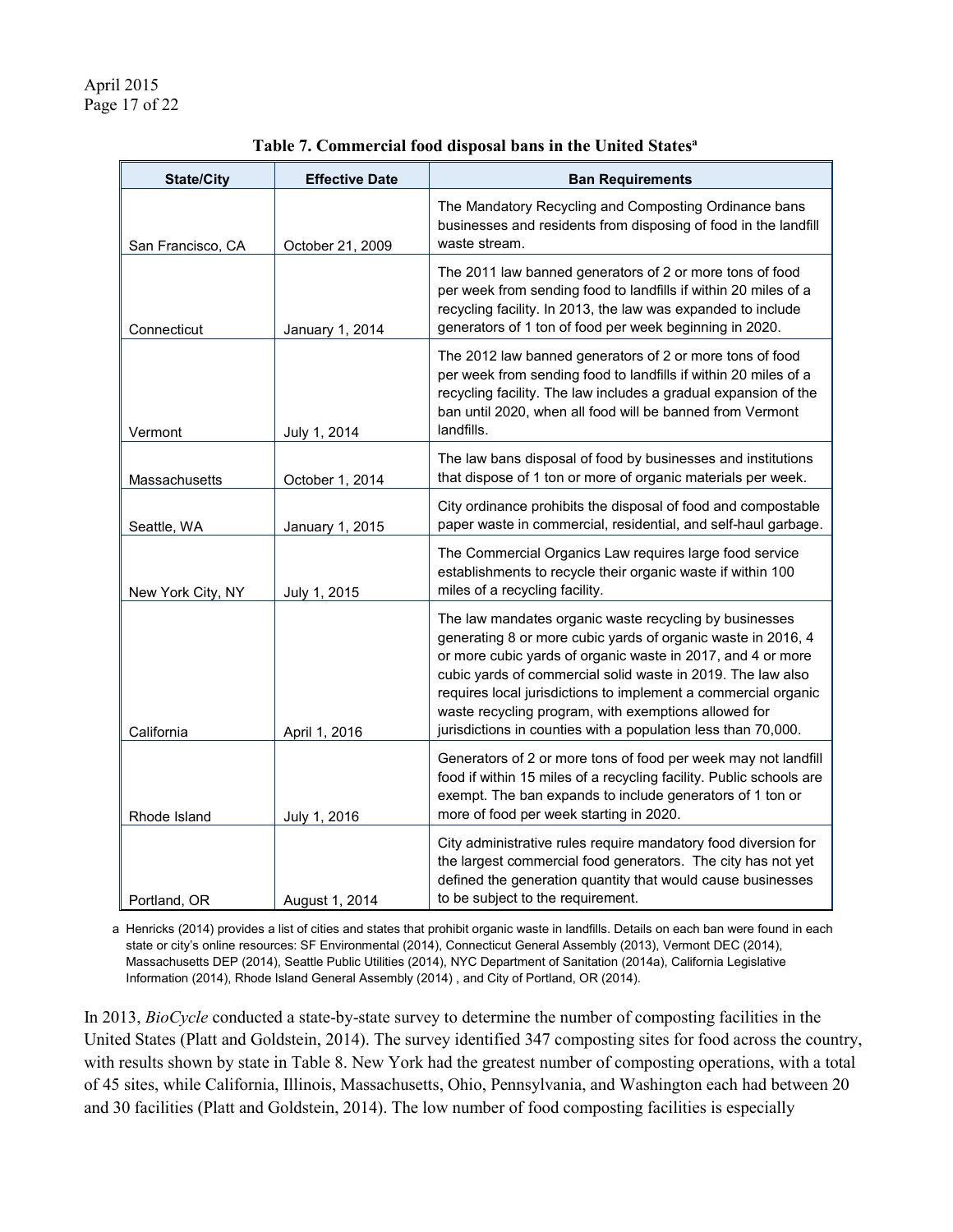April 2015 Page 18 of 22

significant in Connecticut, where the law requiring food diversion by commercial enterprises generating more than 2 tons of food per week depends on the existence of a food recycling facility no more than 20 miles away.

| <b>State</b>         | Number of<br><b>Facilities<sup>a</sup></b> | <b>State</b>   | Number of<br><b>Facilities<sup>a</sup></b> | <b>State</b>   | Number of<br><b>Facilities<sup>a</sup></b> |
|----------------------|--------------------------------------------|----------------|--------------------------------------------|----------------|--------------------------------------------|
| Alabama              |                                            | Kentucky       |                                            | North Dakota   | 0                                          |
| Alaska               | $\mathbf{0}$                               | Louisiana      |                                            | Ohio           | 20                                         |
| Arizona              |                                            | Maine          | 10                                         | Oklahoma       |                                            |
| Arkansas             | 1                                          | Maryland       | 4                                          | Oregon         | 10                                         |
| California           | 26                                         | Massachusetts  | 27                                         | Pennsylvania   | 25                                         |
| Colorado             | $\overline{2}$                             | Michigan       | 7                                          | Rhode Island   | 3                                          |
| Connecticut          | 3                                          | Minnesota      | 9                                          | South Carolina | 1                                          |
| Delaware             | $\overline{2}$                             | Mississippi    | 3                                          | South Dakota   | 0                                          |
| District of Columbia |                                            | Missouri       | 6                                          | Tennessee      | $\overline{2}$                             |
| Florida              | $\overline{2}$                             | Montana        | 1                                          | Texas          | 4                                          |
| Georgia              | 1                                          | Nebraska       | 0                                          | Utah           | 4                                          |
| Hawaii               |                                            | Nevada         |                                            | Vermont        | 13                                         |
| Idaho                | 4                                          | New Hampshire  | 9                                          | Virginia       | 1                                          |
| Illinois             | 21                                         | New Jersey     | 1                                          | Washington     | 29                                         |
| Indiana              | 11                                         | New Mexico     |                                            | West Virginia  |                                            |
| lowa                 | 7                                          | New York       | 45                                         | Wisconsin      | 14                                         |
| Kansas               | 4                                          | North Carolina | 7                                          | Wyoming        | 1                                          |
| U.S. Total           |                                            |                |                                            |                |                                            |

**Table 8. Number of food composting facilities in the United States, by state, 2013.**

a. Platt and Goldstein (2014) report the number of food composting facilities in each state as determined by a survey *BioCycle* administered to state governments. Blanks indicate states for which no data were provided.

## *3.0 Conclusions*

Over 2.1 million tons of food are estimated to be managed through the options reviewed in this memorandum. Towards the top of EPA's food hierarchy, 2013 food donations to feed people are estimates at 551,000 tons. Food to feed animals in 2013 is 122,000 tons and food to composting is estimated at over 1,467,000 tons.

Composting, the most common management method, is driven by collection and facility infrastructure and the existence of mandatory regulations. Food to people donation efforts are limited by numerous barriers including misinformation about regulatory constraints, transportation costs, lack of refrigerated trucks, chain of custody issues, and insufficient onsite storage and refrigeration. The recovery of discarded food as animal feed is a viable option for restaurants, retailers, or wholesalers when located close to local farms. However, there are regulations controlling the type of food that may be used and how the food is handled.

There is an established infrastructure to manage food through AD at wastewater treatment plants and on farms that treat animal manure. Co-digestion can be beneficial because food can be used to adjust the percent of solids for optimal digestion and increase biogas production. Food is more readily digestible than biosolids, so methane production from food can be three times greater than that of sewage sludge. Not enough data are readily available to estimate the amount of postconsumer food being used as feedstock for AD systems in the U.S.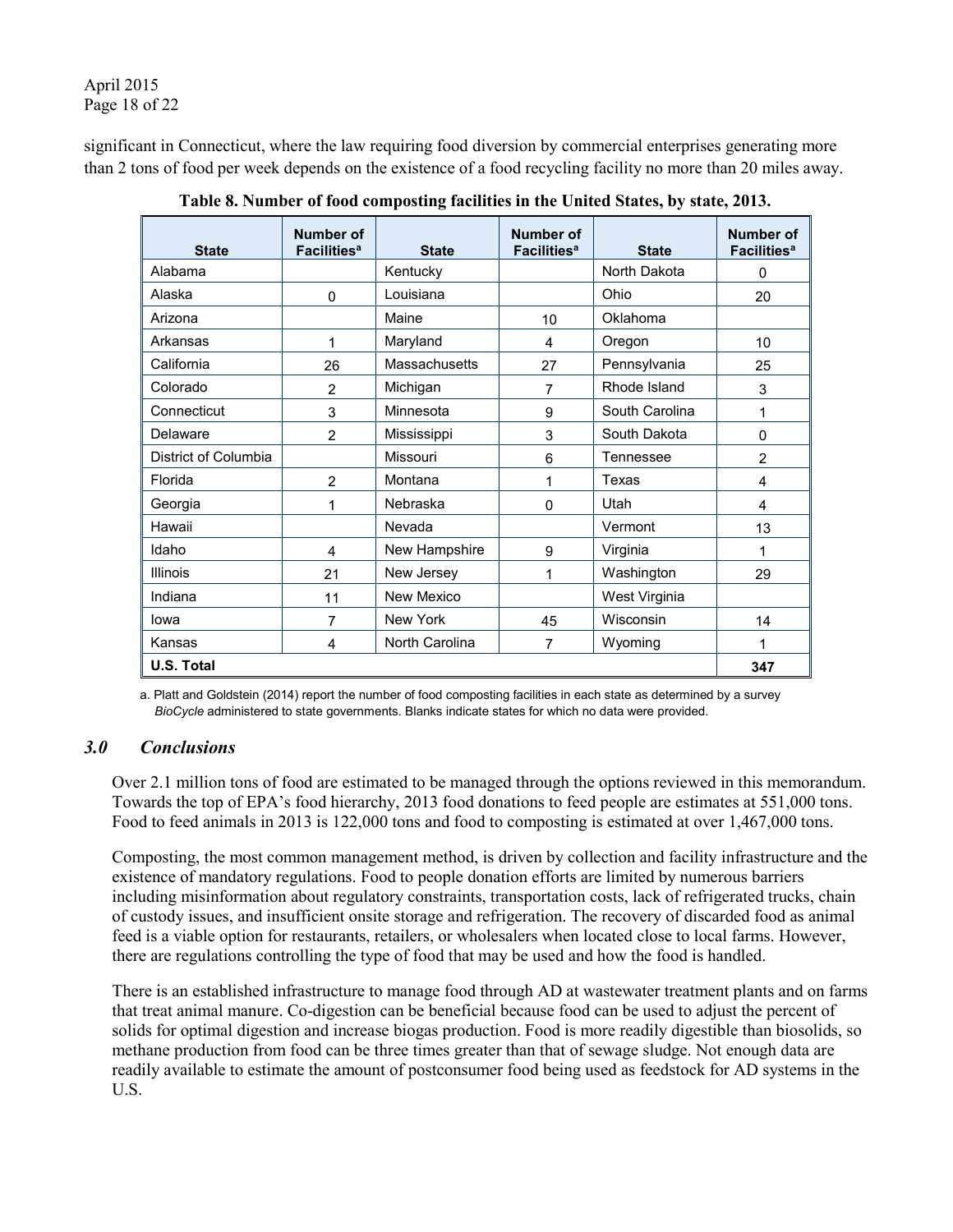April 2015 Page 19 of 22

## *4.0 References*

ABC (American Biogas Council). 2014. Frequent Questions. Accessed November 2014. [http://www.americanbiogascouncil.org/biogas\\_questions.asp](http://www.americanbiogascouncil.org/biogas_questions.asp)

AgSTAR. 2014. Projects. <http://www.epa.gov/agstar/projects/index.html>

Austin Resource Recovery. 2014. Curbside Organics Collection Pilot. <http://www.austintexas.gov/austincomposts>

Beane, A. 2013. Solid Waste District Pilots Dry Fermentation Digester. BioCycle Energy (November): 32– 34.<http://www.mrwmd.org/wp-content/uploads/2013/11/BiocycleADNov2013.pdf>

Cambridge Department of Public Works. 2014. Curbside Compost Pilot. [http://www.cambridgema.gov/theworks/ourservices/recyclingandtrash/faqrecyclingandrubbish/compostingqu](http://www.cambridgema.gov/theworks/ourservices/recyclingandtrash/faqrecyclingandrubbish/compostingquestions/compostpilot.aspx) [estions/compostpilot.aspx](http://www.cambridgema.gov/theworks/ourservices/recyclingandtrash/faqrecyclingandrubbish/compostingquestions/compostpilot.aspx)

California 2014. California Legislative Information. 2014. Assembly Bill No. 1826. Chaptered September 28, 2014. [http://leginfo.legislature.ca.gov/faces/billNavClient.xhtml?bill\\_id=201320140AB1826](http://leginfo.legislature.ca.gov/faces/billNavClient.xhtml?bill_id=201320140AB1826) 

City of Portland Bureau of Planning and Sustainability 2014. *Administrative Rules: Business Solid Waste, Recycling and Composting*. <https://www.portlandoregon.gov/auditor/27430?a=294930>

CleanWorld. 2013. CleanWorld Expanding Successful Sacramento BioDigester. Originally published in The Wall Street Journal. June 24. [http://www.cleanworld.com/news/cleanworld-expanding-successful](http://www.cleanworld.com/news/cleanworld-expanding-successful-sacramento-biodigester/)[sacramento-biodigester/](http://www.cleanworld.com/news/cleanworld-expanding-successful-sacramento-biodigester/)

CleanWorld. 2014a. CleanWorld Closes the Loop on Organic Waste. <http://www.cleanworld.com/technologies/products/>

CleanWorld 2014b. CleanWorld Makes the Leap to Commercial Fertilizer Success. February 14. <http://www.cleanworld.com/news/cleanworld-makes-the-leap-to-commercial-fertilizer-success/>

CleanWorld 2014c. CleanWorld Using Dinner Leftovers to Fuel City Vehicles. February 20. <http://www.cleanworld.com/news/cleanworld-using-dinner-leftovers-to-fuel-city-vehicles/>

Connecticut General Assembly. 2013. General Statutes of Connecticut, Chapter 446d: Solid Waste Management. Revised January 1. [http://cga.ct.gov/2014/sup/chap\\_446d.htm#sec\\_22a-226e](http://cga.ct.gov/2014/sup/chap_446d.htm%23sec_22a-226e)

Denver Public Works 2013. Denver to Expand Composting Program. December 10. [http://www.denvergov.org/Portals/709/documents/Denver%20to%20Expand%20Compost%20Program\\_12-](http://www.denvergov.org/Portals/709/documents/Denver%20to%20Expand%20Compost%20Program_12-10-13.pdf) [10-13.pdf](http://www.denvergov.org/Portals/709/documents/Denver%20to%20Expand%20Compost%20Program_12-10-13.pdf)

Farms.com. 2011. Feeding Food Wastes to Swine. February 2. <http://www.farms.com/FarmsPages/ENews/NewsDetails/tabid/189/Default.aspx?NewsID=38537>

FA (Feeding America). 2013. Feeding America 2013 Annual Report: Solving Hunger Together. <http://www.feedingamerica.org/our-response/about-us/annual-report/2013-annual-report.pdf>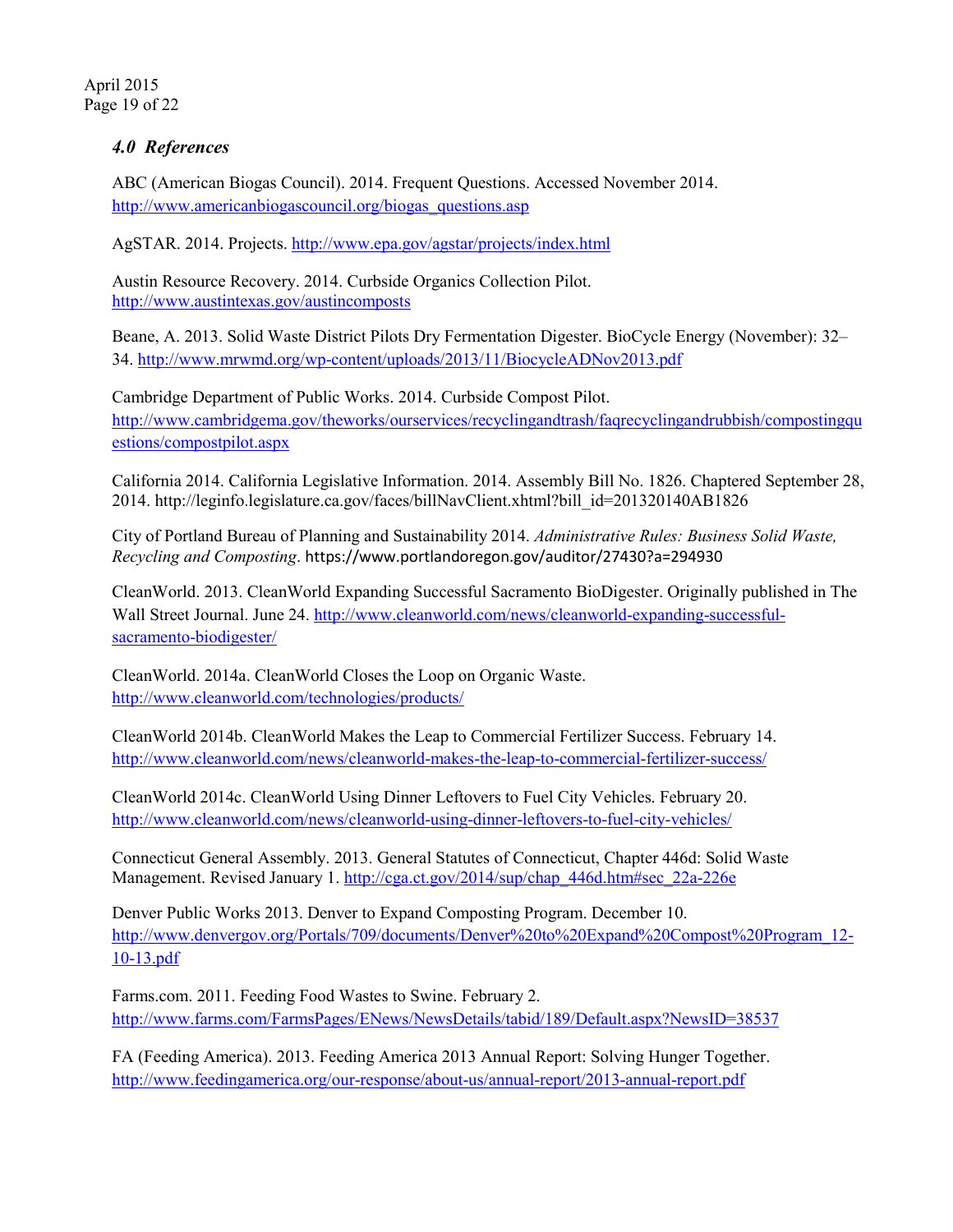April 2015 Page 20 of 22

FDC (Food Donation Connection). 2014. About Us.<http://www.foodtodonate.com/Fdcmain/About.aspx>

FWRA (Food Waste Reduction Alliance). 2014. Analysis of U.S. Food Waste Among Food Manufacturers, Retailers, and Restaurants. Prepared by BSR for the Food Waste Reduction Alliance. Released in November 2014.

[http://www.foodwastealliance.org/wp-content/uploads/2014/11/FWRA\\_BSR\\_Tier3\\_FINAL.pdf](http://www.foodwastealliance.org/wp-content/uploads/2014/11/FWRA_BSR_Tier3_FINAL.pdf)

FWRA (Food Waste Reduction Alliance). 2013. Analysis of U.S. Food Waste Among Food Manufacturers, Retailers, and Wholesalers. Prepared by BSR for the Food Waste Reduction Alliance. April. [http://www.foodwastealliance.org/wp-content/uploads/2013/06/FWRA\\_BSR\\_Tier2\\_FINAL.pdf](http://www.foodwastealliance.org/wp-content/uploads/2013/06/FWRA_BSR_Tier2_FINAL.pdf)

FWRA (Food Waste Reduction Alliance). 2012. Food Waste: Tier 1 Assessment. Prepared by BSR for GMA/FMI. March.

[http://www.foodwastealliance.org/wp-content/uploads/2013/06/FWRA\\_BSR\\_Tier1\\_FINAL.pdf](http://www.foodwastealliance.org/wp-content/uploads/2013/06/FWRA_BSR_Tier1_FINAL.pdf)

Gay, L. 2001. *50,000 US Hogs Still Fed Swill* and Trash Despite Safety Fears. Scripps Howard News Service. March 29.<http://www.rense.com/general9/50000.htm>

GreenSalem. 2014. Green Salem Recycles. <http://greensalem.com/>

Henricks, M. 2014. More States Ban Organic Waste in Landfills. American Recycler. January. <http://www.americanrecycler.com/0114/2428more.shtml>

Massachusetts DEP (Department of Environmental Protection). 2014. Commercial Food Waste Disposal Ban. <http://www.mass.gov/eea/agencies/massdep/recycle/reduce/food-waste-ban.html>

NYC (New York City) Department of Sanitation. 2014a. NYC Commercial Organics Law. [http://www.nyc.gov/html/nycwasteless/html/laws/local\\_commorganics.shtml](http://www.nyc.gov/html/nycwasteless/html/laws/local_commorganics.shtml)

NYC (New York City) Department of Sanitation. 2014b. About NYC Organics Collection. [http://www.nyc.gov/html/nycwasteless/html/compost/collections\\_ocp.shtml](http://www.nyc.gov/html/nycwasteless/html/compost/collections_ocp.shtml)

Platt, B.; Goldstein, N. 2014. State of Composting in the U.S. BioCycle 55(6): 19. <http://www.biocycle.net/2014/07/16/state-of-composting-in-the-u-s/>

Porter-Spalding, Barbara. 2015 USDA APHIS, email exchange, January 22.

Rhode Island General Assembly. 2014. An Act Relating to Health and Safety—Food Residuals Recycling. Revised June 30[. http://webserver.rilin.state.ri.us/BillText/BillText14/HouseText14/H7033Aaa.pdf](http://webserver.rilin.state.ri.us/BillText/BillText14/HouseText14/H7033Aaa.pdf)

Schaifbauer, Stephan. 2015. USDA APHIS, email exchange, January 31.

Seattle Public Utilities. 2014. Ban Ordinances on Recyclables in Garbage. <http://www.seattle.gov/util/myservices/garbage/aboutgarbage/solidwasteplans/aboutsolidwaste/banordinance/>

SF Environment. 2014. Mandatory Recycling and Composting Ordinance. [http://www.sfenvironment.org/article/recycling-and-composting/mandatory-recycling-and-composting](http://www.sfenvironment.org/article/recycling-and-composting/mandatory-recycling-and-composting-ordinance)[ordinance](http://www.sfenvironment.org/article/recycling-and-composting/mandatory-recycling-and-composting-ordinance)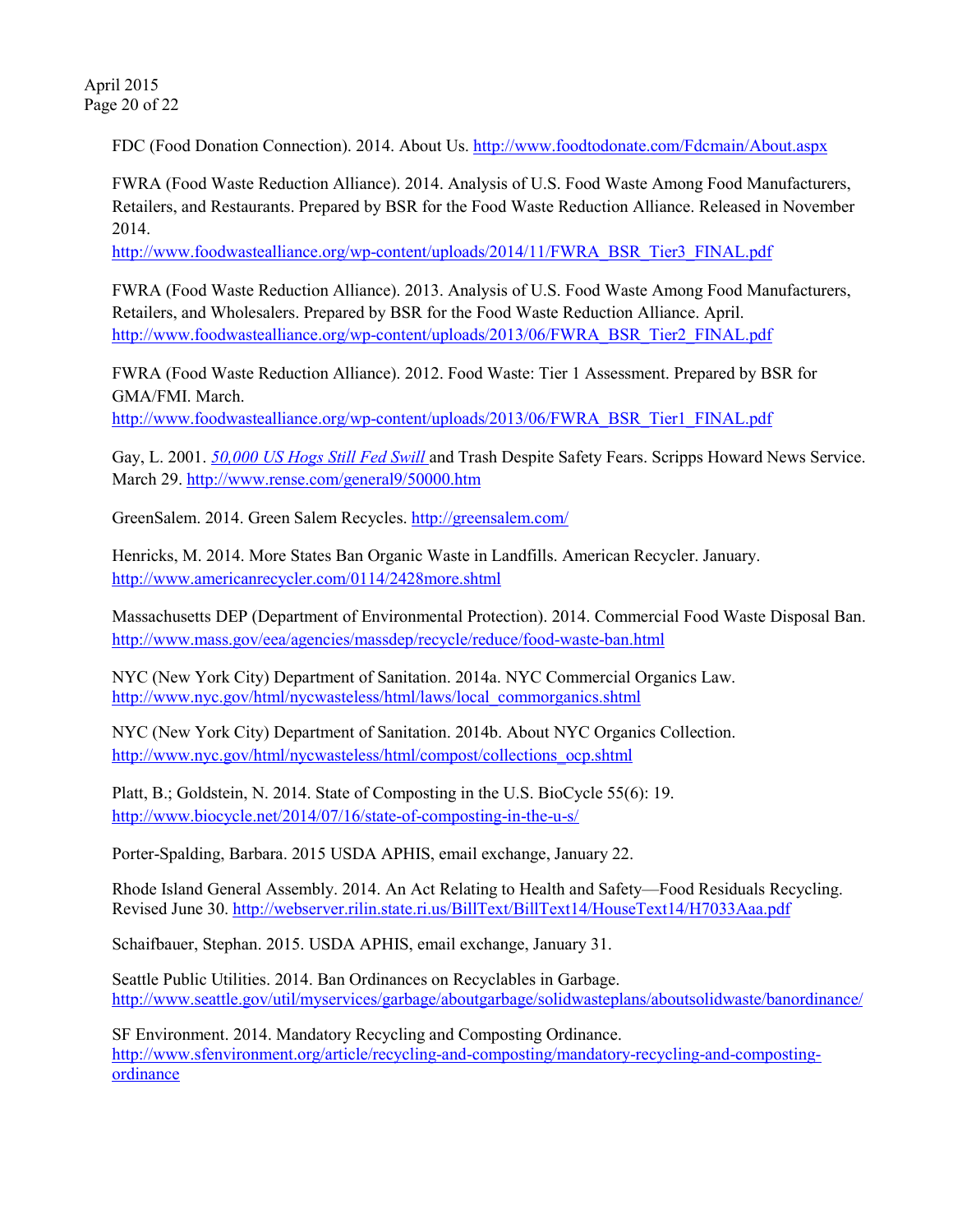April 2015 Page 21 of 22

> Town of Ipswich. 2014. Curbside Compost Program. [http://www.ipswichma.gov/index.php?option=com\\_content&view=category&id=267&Itemid=411](http://www.ipswichma.gov/index.php?option=com_content&view=category&id=267&Itemid=411)

Town of Manchester-by-the-Sea. 2014. Curbside Composting. [http://www.manchester.ma.us/pages/manchesterma\\_dpw/curbcomp](http://www.manchester.ma.us/pages/manchesterma_dpw/curbcomp)

U.S. Census Bureau. 2013. Selected Housing Characteristics: 2013 American Community Survey 1-Year Estimates.

[http://factfinder.census.gov/faces/tableservices/jsf/pages/productview.xhtml?pid=ACS\\_13\\_1YR\\_DP04&prod](http://factfinder.census.gov/faces/tableservices/jsf/pages/productview.xhtml?pid=ACS_13_1YR_DP04&prodType=table) [Type=table](http://factfinder.census.gov/faces/tableservices/jsf/pages/productview.xhtml?pid=ACS_13_1YR_DP04&prodType=table)

U.S. EPA (Environmental Protection Agency). 2015a. The Benefits of Anaerobic Digestion of Food Waste At Wastewater Treatment Facilities[: http://www.epa.gov/region9/organics/ad/Why-Anaerobic-Digestion.pdf.](http://www.epa.gov/region9/organics/ad/Why-Anaerobic-Digestion.pdf) Accessed March.

U.S. EPA (Environmental Protection Agency). 2015b. Advancing Sustainable Materials Management: Facts and Figures 2013 Assessing Trends in Materials Generation, Recycling and Disposal. May. [http://www.epa.gov/epawaste/nonhaz/municipal/msw99.](http://www.epa.gov/epawaste/nonhaz/municipal/msw99)

U.S. EPA (Environmental Protection Agency). 2014a. EPA memorandum Food Waste Scoping Analysis. April. [http://www.epa.gov/epawaste/conserve/tools/recmeas/pdfs/11\\_add\\_data\\_mesur\\_fdwste.pdf.](http://www.epa.gov/epawaste/conserve/tools/recmeas/pdfs/11_add_data_mesur_fdwste.pdf)

U.S. EPA (Environmental Protection Agency). 2014b Working Papers Table Q-01 Food Waste Generation and Recovery. December. Unpublished.

U.S. EPA (Environmental Protection Agency). 2011. Opportunities for Combined Heat and Power at Wastewater Treatment Facilities: Market Analysis and Lessons from the Field. U.S. Environmental Protection Agency Combined Heat and Power Partnership. October.

U.S. EPA (Environmental Protection Agency) Region 1 Office 2011. Summary Analysis of Massachusetts Commercial/Institutional Food Waste Generation Data. <http://www.mass.gov/eea/docs/dep/recycle/priorities/foodsum.pdf>

USDA (Department of Agriculture). 2001. Market Hogs and Pigs: Inventory Number by Weight Group, State, and United States, September 1, 2000–2001. In: Quarterly Hogs and Pigs. December 28. <http://usda.mannlib.cornell.edu/MannUsda/viewDocumentInfo.do?documentID=1086>

USDA (Department of Agriculture). 2013a. Food Availability (Per Capita) Data System. Downloaded March 2013. [http://www.ers.usda.gov/data-products/food-availability-\(per-capita\)-data-system.aspx.](http://www.ers.usda.gov/data-products/food-availability-(per-capita)-data-system.aspx)

USDA (Department of Agriculture). 2013b. Market Hogs and Pigs Inventory by Weight Group—States and United States: December 1, 2012 and 2013. In: Quarterly Hogs and Pigs. December 27. <http://usda.mannlib.cornell.edu/MannUsda/viewDocumentInfo.do?documentID=1086>

Vermont DEC (Department of Environmental Conservation). 2014. Universal Recycling Timeline. October 27. [http://www.anr.state.vt.us/dec/wastediv/solid/documents/UR\\_Timeline\\_Summary.pdf](http://www.anr.state.vt.us/dec/wastediv/solid/documents/UR_Timeline_Summary.pdf)